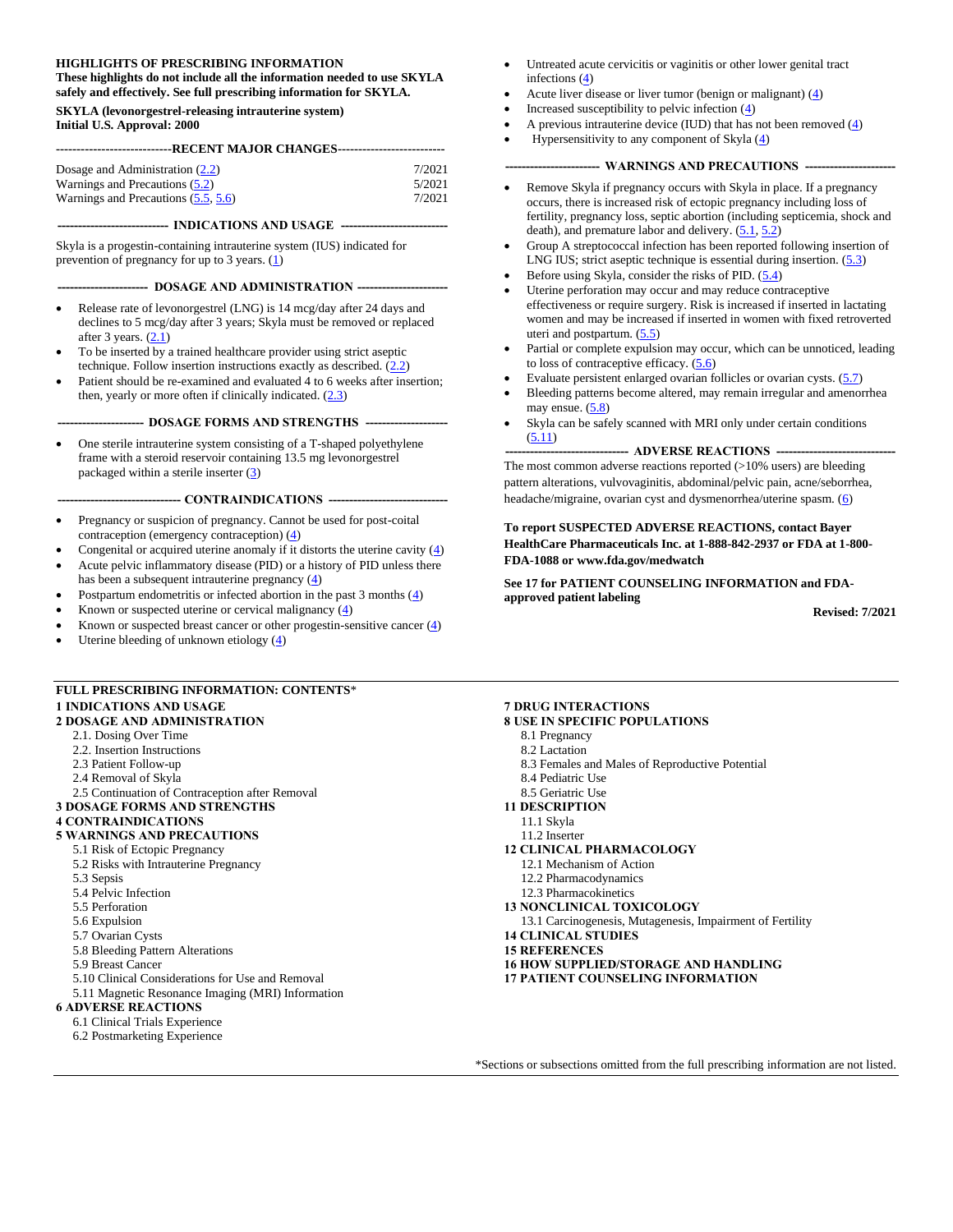#### **FULL PRESCRIBING INFORMATION**

## <span id="page-1-0"></span>**1 INDICATIONS AND USAGE**

Skyla® is indicated to prevent pregnancy for up to 3 years. Replace the system after 3 years if continued use is desired.

## <span id="page-1-1"></span>**2 DOSAGE AND ADMINISTRATION**

### **2.1 Dosing Over Time**

Skyla contains 13.5 mg of levonorgestrel (LNG) released *in vivo* at a rate of approximately 14 mcg/day after 24 days. This rate decreases progressively to approximately 6 mcg/day after 1 year and to 5 mcg/day after 3 years. The average *in vivo* release rate of LNG is approximately 8 mcg/day over the first year of use and 6 mcg/day over a period of 3 years. *[See Clinical Pharmacology [\(12.3\)](#page-19-0).]*

Skyla must be removed by the end of the third year and can be replaced at the time of removal with a new Skyla if continued contraceptive protection is desired.

Skyla can be physically distinguished from other intrauterine systems (IUSs) by the combination of the visibility of the silver ring on ultrasound and the brown color of the removal threads.

Skyla is supplied in a sterile package within an inserter that enables single-handed loading (see Figure 1). Do not open the package until required for insertion *[see Description [\(11.2\)](#page-18-0)]*. Do not use if the seal of the sterile package is broken or appears compromised. Use strict aseptic techniques throughout the insertion procedure *[see Warnings and Precautions*   $(5.3)$ .



#### **Skyla and Inserter**

## **2.2 Insertion Instructions**

• Obtain a complete medical and social history to determine conditions that might influence the selection of a levonorgestrel-releasing intrauterine system (LNG IUS) for contraception*.* If indicated, perform a physical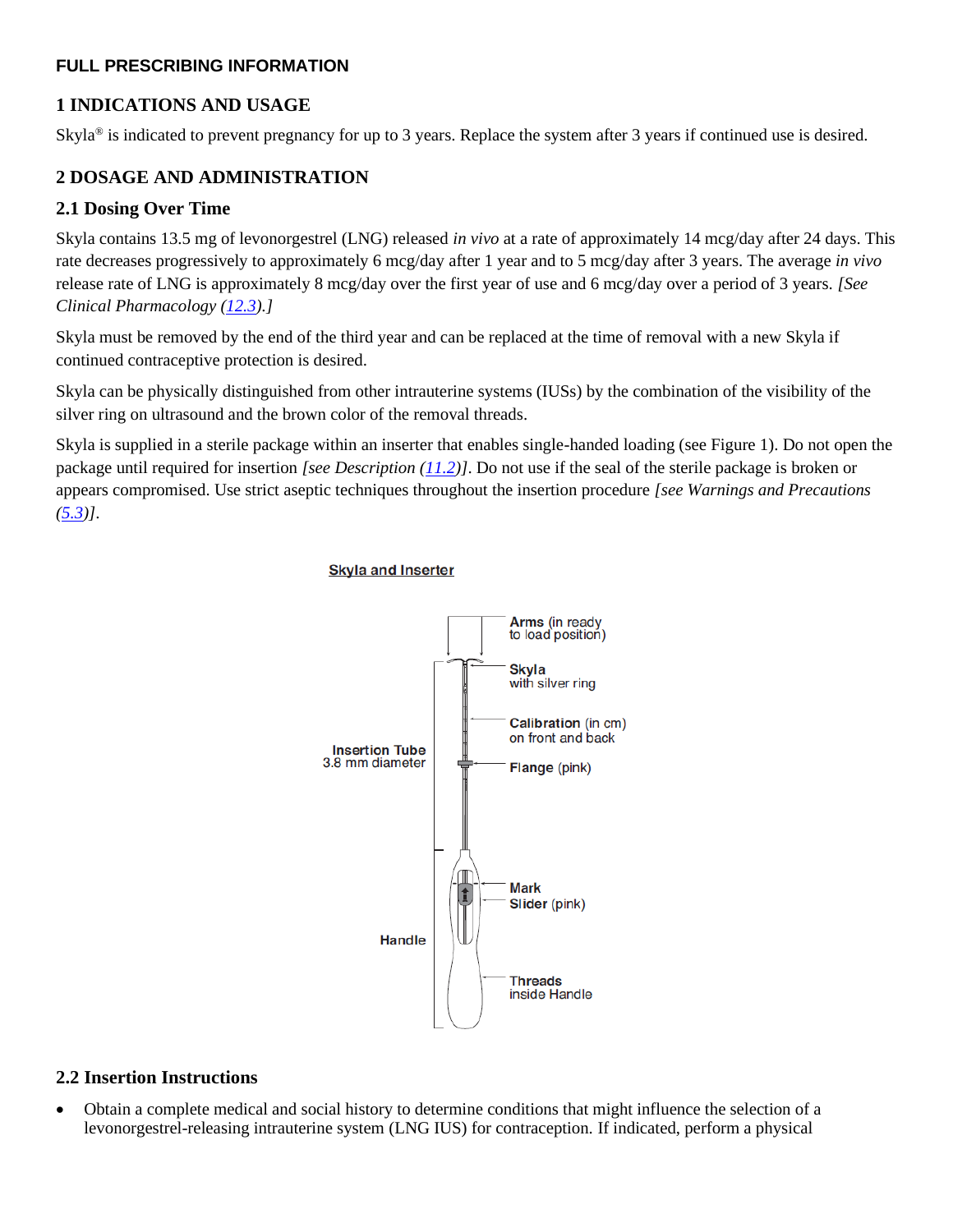examination, and appropriate tests for any forms of genital or other sexually transmitted infections. *[See Contraindications (4) and Warnings and Precautions [\(5.10\)](#page-13-0).]* Because irregular bleeding/spotting is common during the first months of Skyla use, exclude endometrial pathology (polyps or cancer) prior to the insertion of Skyla in women with persistent or uncharacteristic bleeding *[see Warnings and Precautions [\(5.8\)](#page-12-2)].*

- Follow the insertion instructions exactly as described to ensure proper placement and avoid premature release of Skyla from the inserter. Once released, Skyla cannot be re-loaded.
- Check expiration date of Skyla prior to initiating insertion.
- Skyla should be inserted by a trained healthcare provider. Healthcare providers should become thoroughly familiar with the insertion instructions before attempting insertion of Skyla.
- Insertion may be associated with some pain and/or bleeding or vasovagal reactions (for example, syncope, bradycardia) or with seizure, especially in patients with a predisposition to these conditions. Consider administering analgesics prior to insertion.

#### *Timing of Insertion*

#### **Table 1: When to Insert Skyla**

| Starting Skyla in women not<br>currently using hormonal or<br>intrauterine contraception | Insert Skyla any time there is reasonable certainty that the woman is not<br>$\bullet$<br>pregnant. Consider the possibility of ovulation and conception prior to<br>initiation of this product [see Contraindications $(\underline{4})$ ].<br>If Skyla is inserted during the first seven days of the menstrual cycle or<br>$\bullet$<br>immediately after a first trimester abortion, back-up contraception is not<br>needed.<br>If Skyla is not inserted during the first seven days of the menstrual cycle, a<br>barrier method of contraception should be used, or the patient should abstain<br>from vaginal intercourse for seven days to prevent pregnancy. |
|------------------------------------------------------------------------------------------|---------------------------------------------------------------------------------------------------------------------------------------------------------------------------------------------------------------------------------------------------------------------------------------------------------------------------------------------------------------------------------------------------------------------------------------------------------------------------------------------------------------------------------------------------------------------------------------------------------------------------------------------------------------------|
| Switching to Skyla from an oral,<br>transdermal or vaginal hormonal<br>contraceptive     | Insert Skyla at any time, including during the hormone-free interval of the<br>$\bullet$<br>previous method.<br>If inserted during active use of the previous method, continue that method for<br>٠<br>7 days after Skyla insertion or until the end of the current treatment cycle.<br>If the woman was using continuous hormonal contraception, discontinue that<br>$\bullet$<br>method seven days after Skyla insertion.                                                                                                                                                                                                                                         |
| Switching to Skyla from an<br>injectable progestin contraceptive                         | Insert Skyla at any time; a non-hormonal back-up birth control (such as<br>$\bullet$<br>condoms or spermicide) should also be used for 7 days if Skyla is inserted<br>more than 3 months (13 weeks) after the last injection.                                                                                                                                                                                                                                                                                                                                                                                                                                       |
| Switching to Skyla from a<br>contraceptive implant or another<br><b>IUS</b>              | Insert Skyla on the same day the implant or IUS is removed.<br>$\bullet$<br>Insert Skyla at any time during the menstrual cycle.<br>$\bullet$                                                                                                                                                                                                                                                                                                                                                                                                                                                                                                                       |
| Inserting Skyla after first-trimester<br>abortion or miscarriage                         | Insert Skyla immediately after a first-trimester abortion or miscarriage, unless<br>$\bullet$<br>it is a septic abortion [see Contraindications $(4)$ ].                                                                                                                                                                                                                                                                                                                                                                                                                                                                                                            |
| Inserting Skyla after childbirth or<br>second-trimester abortion or<br>miscarriage       |                                                                                                                                                                                                                                                                                                                                                                                                                                                                                                                                                                                                                                                                     |
| Immediate insertion after childbirth<br>or second-trimester abortion or<br>miscarriage   | Insert Skyla after removal of the placenta. Back-up contraception is not<br>$\bullet$<br>needed. [See Contraindications $(4)$ , Warnings and Precautions (5.5,<br>$(5.6)$ , Adverse Reactions $(6.2)$ ].                                                                                                                                                                                                                                                                                                                                                                                                                                                            |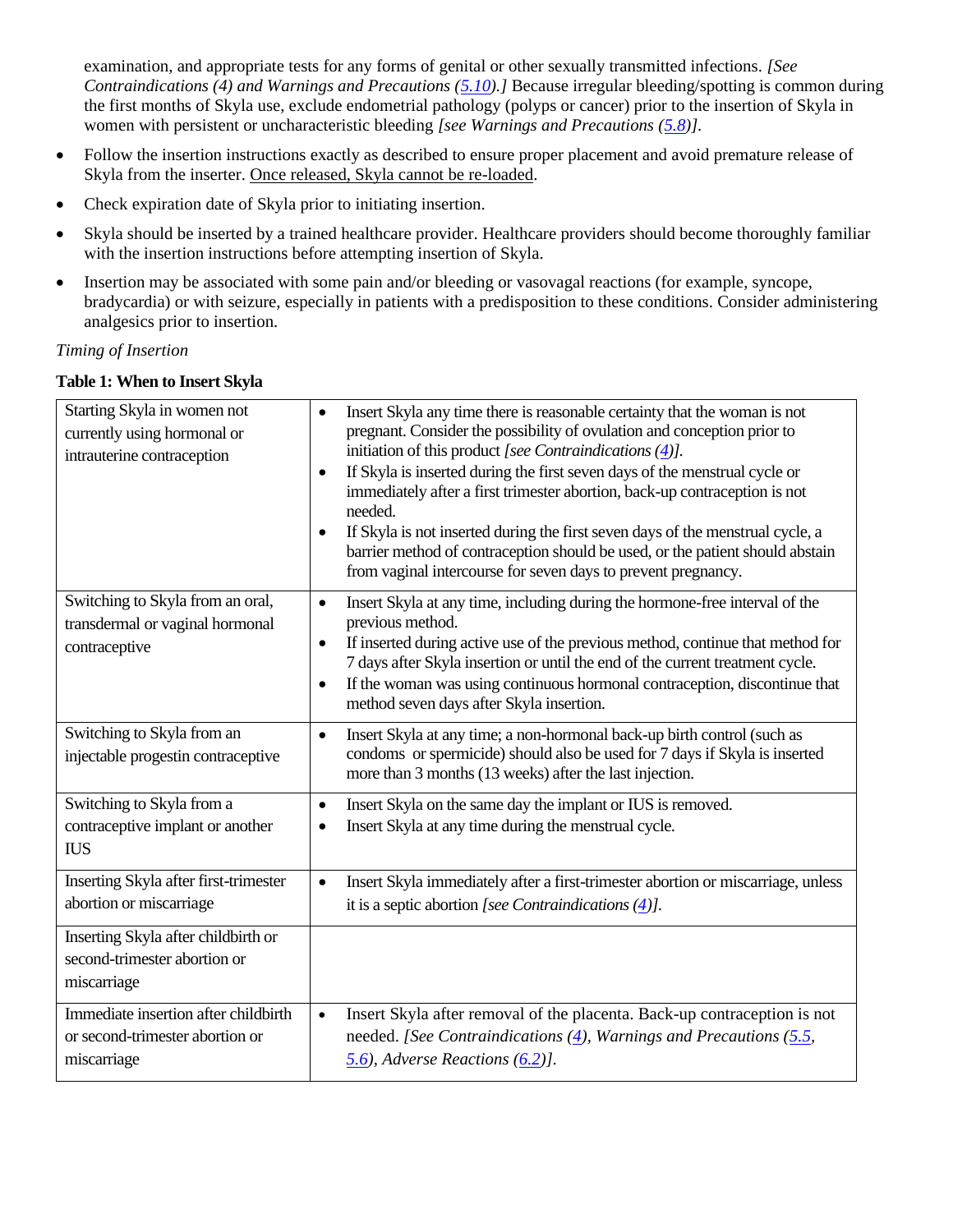| Interval insertion following      | Wait a minimum of 6 weeks or until the uterus is fully involuted before<br>$\bullet$ |
|-----------------------------------|--------------------------------------------------------------------------------------|
| complete involution of the uterus | inserting Skyla [see Warnings and Precautions $(5.5, 5.6)$ , Adverse                 |
|                                   | Reactions $(6.2)$ ].                                                                 |
|                                   | Insert Skyla any time there is reasonable certainty the woman is not<br>pregnant.    |
|                                   | If Skyla is not inserted during the first 7 days of the menstrual cycle, a           |
|                                   | back-up method of contraception should be used, or the woman should                  |
|                                   | abstain from vaginal intercourse for 7 days to prevent pregnancy [see                |
|                                   | Contraindications (4), Warnings and Precautions (5.2).                               |

## *Tools for Insertion*

Note: The inserter provided with Skyla (see Figure 1) and the Insertion Procedure described in this section are not applicable for immediate insertion after childbirth or second-trimester abortion or miscarriage. For immediate insertion, remove Skyla from the inserter by first loading (see Figure 2) and then releasing (see Figure 7) Skyla from the inserter, and insert according to accepted practice.

## **Preparation**

- Gloves
- Speculum
- Sterile uterine sound
- Sterile tenaculum
- Antiseptic solution, applicator

## Procedure

- Sterile gloves
- Skyla with inserter in sealed package
- Instruments and anesthesia for paracervical block, if anticipated
- Consider having an unopened back-up Skyla available
- Sterile, sharp curved scissors

## *Preparation for insertion*

- Exclude pregnancy and confirm that there are no other contraindications to the use of Skyla.
- With the patient comfortably in lithotomy position, do a bimanual exam to establish the size, shape and position of the uterus.
- Gently insert a speculum to visualize the cervix.
- Thoroughly cleanse the cervix and vagina with a suitable antiseptic solution.
- Prepare to sound the uterine cavity. Grasp the upper lip of the cervix with a tenaculum forceps and gently apply traction to stabilize and align the cervical canal with the uterine cavity. Perform a paracervical block if needed. If the uterus is retroverted, it may be more appropriate to grasp the lower lip of the cervix. The tenaculum should remain in position and gentle traction on the cervix should be maintained throughout the insertion procedure.
- Gently insert a uterine sound to check the patency of the cervix, measure the depth of the uterine cavity in centimeters, confirm cavity direction, and detect the presence of any uterine anomaly. If you encounter difficulty or cervical stenosis, use dilatation, and not force, to overcome resistance. If cervical dilatation is required, consider using a paracervical block.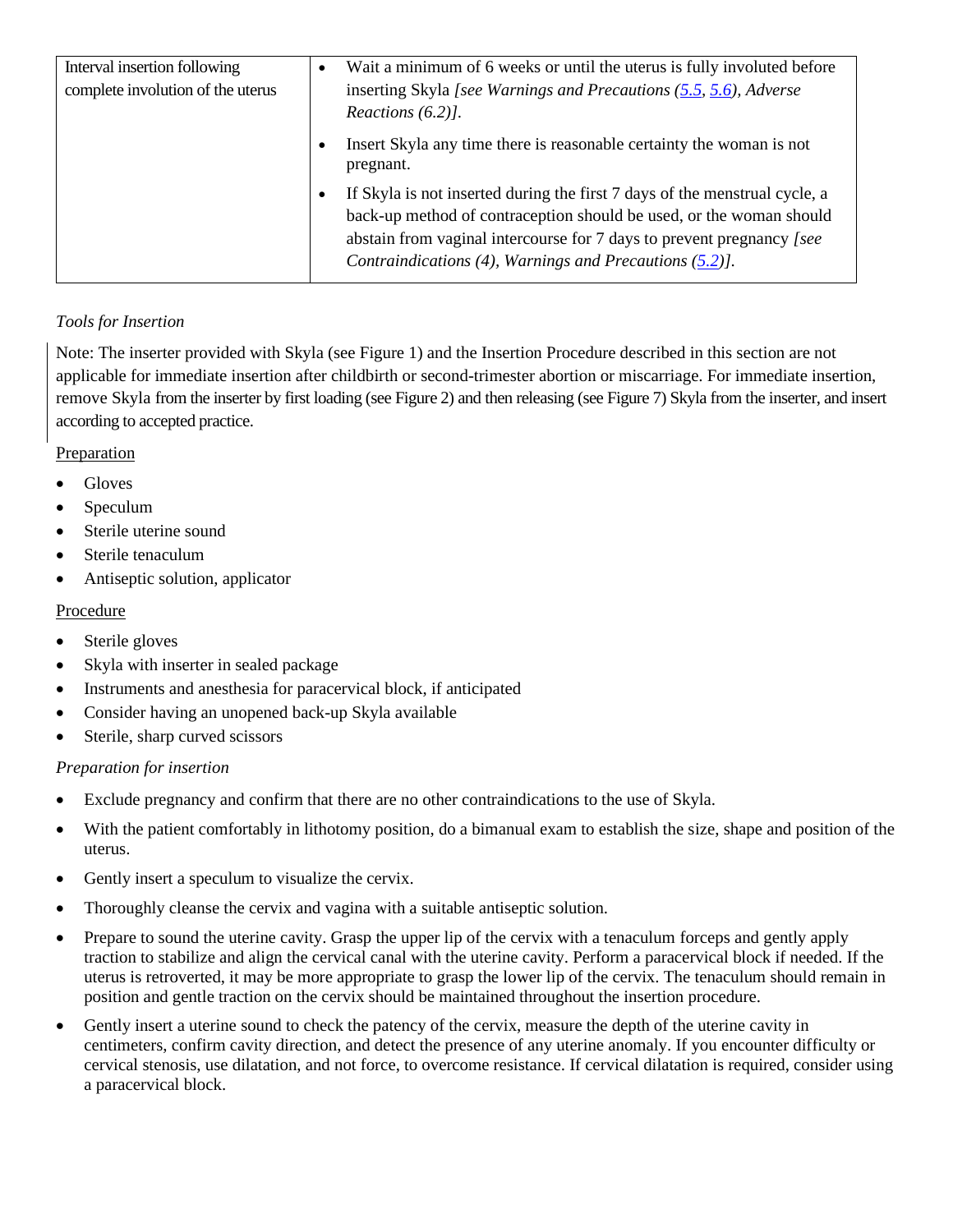#### *Insertion Procedure*

Proceed with insertion only after completing the above steps and ascertaining that the patient is appropriate for Skyla. Ensure use of aseptic technique throughout the entire procedure.

Step 1–Opening of the package

• Open the package (Figure 1). The contents of the package are sterile.



**Figure 1. Opening the Skyla Package**

Using sterile gloves, lift the handle of the sterile inserter and remove from the sterile package.

Step 2–Load Skyla into the insertion tube

• Push the slider <u>forward</u> as far as possible in the direction of the arrow, thereby moving the insertion tube over the Skyla T-body to load Skyla into the insertion tube (Figure 2). The tips of the arms will meet to form a rounded end that extends slightly beyond the insertion tube.



**Figure 2. Move slider all the way to the forward position to load Skyla**

• Maintain forward pressure with your thumb or forefinger on the slider**.** DO NOT move the slider downward at this time as this may prematurely release the threads of Skyla. Once the slider is moved below the mark, Skyla cannot be re-loaded*.*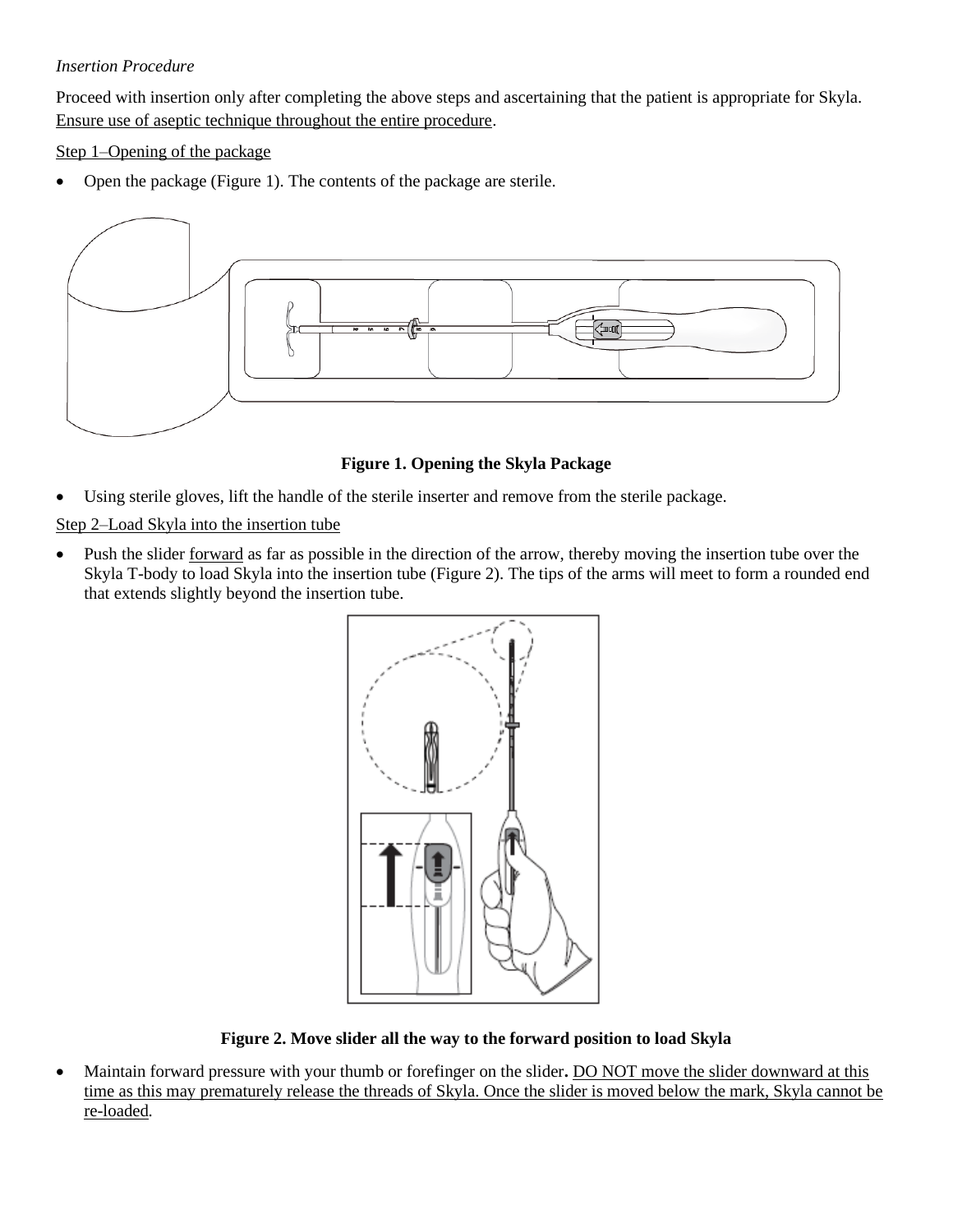#### Step 3–Setting the Flange

• Holding the slider in this forward position, set the upper edge of the flange to correspond to the uterine depth (in centimeters) measured during sounding (Figure 3).



**Figure 3. Setting the flange**

Step 4–Skyla is now ready to be inserted

• Continue holding the slider in this forward position. Advance the inserter through the cervix until the flange is approximately 1.5–2 cm from the cervix and then pause (Figure 4).



**Figure 4. Advancing insertion tube until flange is 1.5 to 2 cm from the cervix**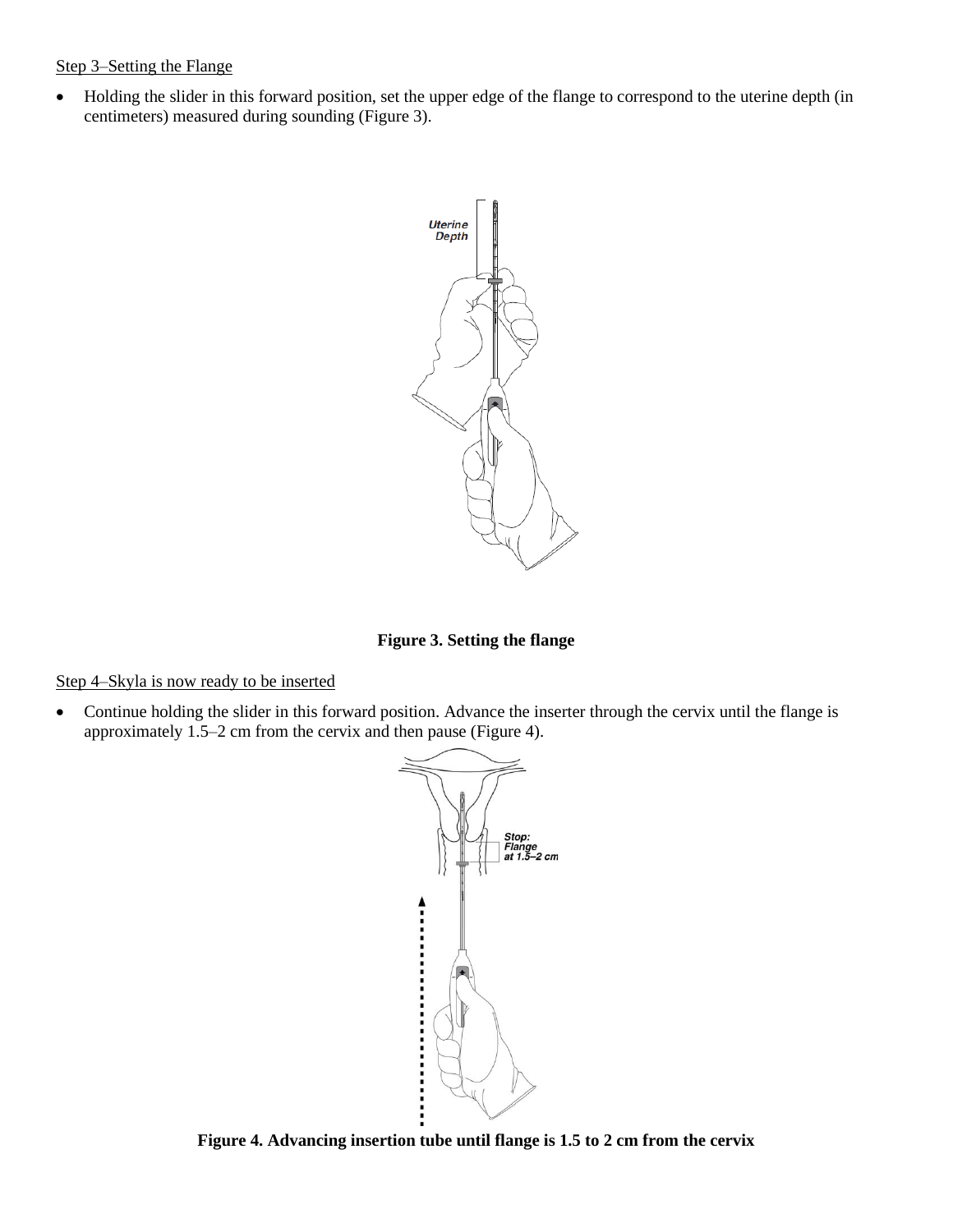Do not force the inserter. If necessary, dilate the cervical canal.

#### Step 5–Open the arms

• While holding the inserter steady, move the slider down to the mark to release the arms of Skyla (Figure 5). Wait 10 seconds for the horizontal arms to open completely.



**Figure 5. Move the slider back to the mark to release and open the arms**

#### Step 6–Advance to fundal position

Advance the inserter gently towards the fundus of the uterus until the flange touches the cervix. If you encounter fundal resistance do not continue to advance. Skyla is now in the fundal position (Figure 6). Fundal positioning of Skyla is important to prevent expulsion.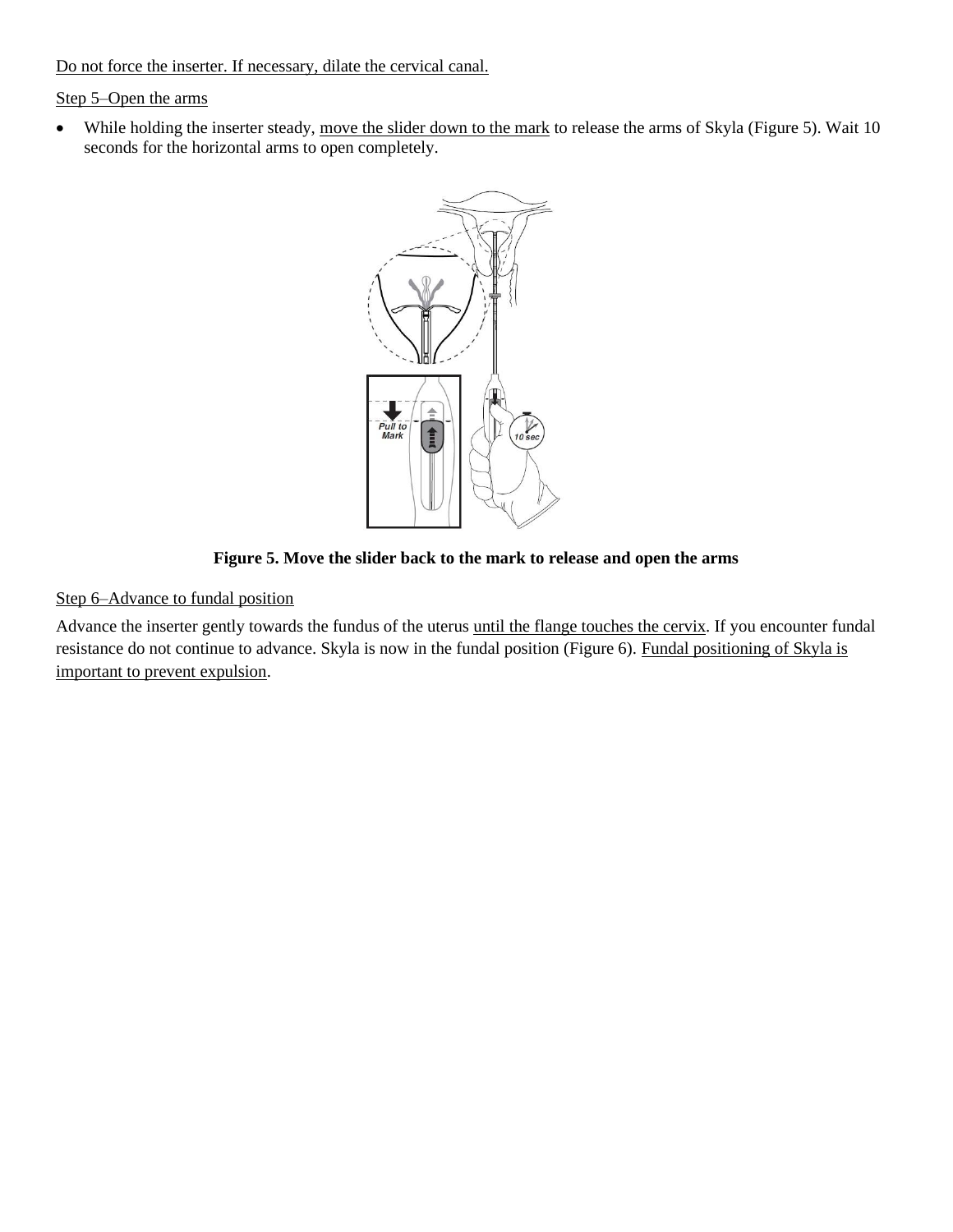

#### **Figure 6. Move Skyla into the fundal position**

Step 7–Release Skyla and withdraw the inserter

• Holding the entire inserter firmly in place, release Skyla by moving the slider all the way down (Figure 7).



## **Figure 7. Move the slider all the way down to release Skyla from the insertion tube**

- Continue to hold the slider all the way down while you slowly and gently withdraw the inserter from the uterus.
- Using a sharp, curved scissor, cut the threads perpendicular, leaving about 3 cm visible outside of the cervix [cutting threads at an angle may leave sharp ends (Figure 8)]. Do not apply tension or pull on the threads when cutting to prevent displacing Skyla.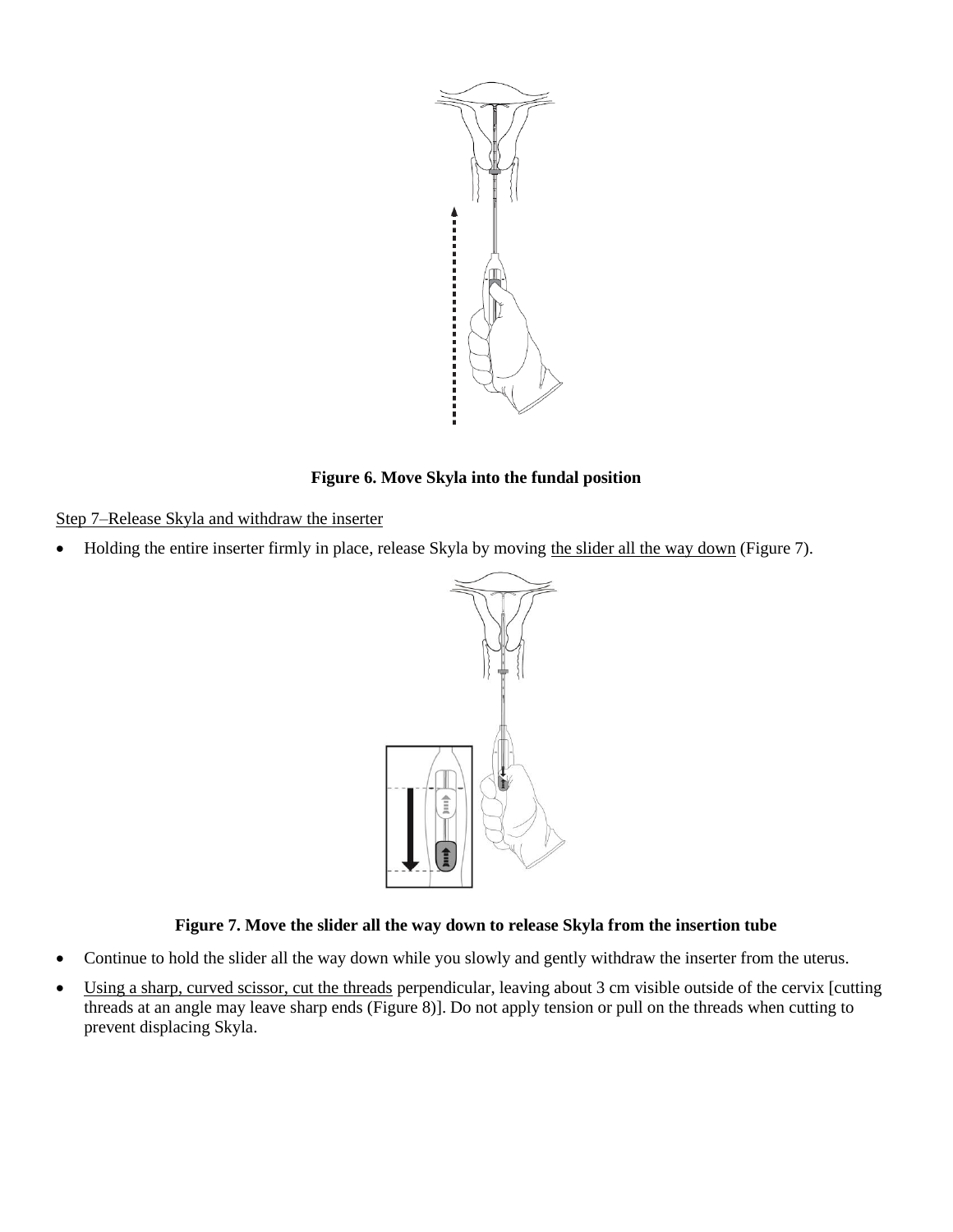

#### **Figure 8. Cutting the threads**

Skyla insertion is now complete. Prescribe analgesics, if indicated. Record the Skyla lot number in the patient records.

*Important information to consider during or after insertion*

.

- If you suspect that Skyla is not in the correct position, check placement (for example, using transvaginal ultrasound). Remove Skyla if it is not positioned completely within the uterus. Do not reinsert a removed Skyla.
- If there is clinical concern, exceptional pain or bleeding during or after insertion, take appropriate steps (such as physical examination and ultrasound) immediately to exclude perforation.

#### <span id="page-8-0"></span>**2.3 Patient Follow-up**

• Reexamine and evaluate patients 4 to 6 weeks after insertion and once a year thereafter, or more frequently if clinically indicated.

#### **2.4 Removal of Skyla**

#### *Timing of Removal*

- Skyla should not remain in the uterus after 3 years.
- If pregnancy is not desired, remove Skyla during the first 7 days of the menstrual cycle, provided the woman is still experiencing regular menses. If removal will occur at other times during the cycle or the woman does not experience regular menses, she is at risk of pregnancy; start a new contraceptive method a week prior to removal for these women. *[See Dosage and Administration [\(2.5\)](#page-9-2).]*

#### *Tools for Removal*

#### Preparation

- Gloves
- Speculum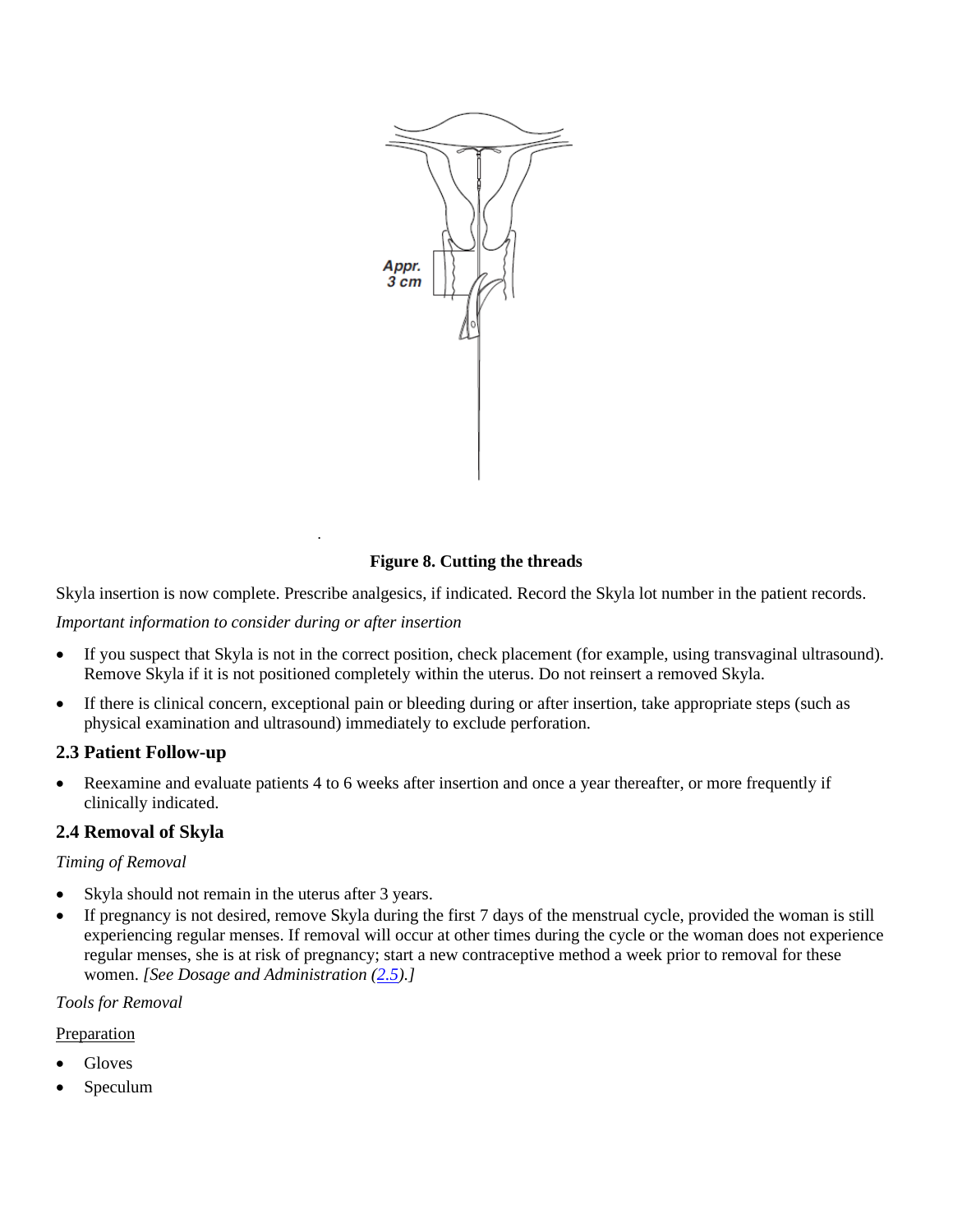#### **Procedure**

• Sterile forceps *Removal Procedure*

• Remove Skyla by applying gentle traction on the threads with forceps (Figure 9).



**Figure 9. Removal of Skyla**

- If the threads are not visible, determine location of Skyla by ultrasound *[see Warnings and Precautions [\(5.10\)](#page-13-0)]*.
- If Skyla is found to be in the uterine cavity on ultrasound exam, it may be removed using a narrow forceps, such as an alligator forceps. This may require dilation of the cervical canal. After removal of Skyla, examine the system to ensure that it is intact.
- Removal may be associated with some pain and/or bleeding or vasovagal reactions (for example, syncope, bradycardia) or seizure, especially in patients with a predisposition to these conditions.

#### <span id="page-9-2"></span>**2.5 Continuation of Contraception after Removal**

- If pregnancy is not desired and if a woman wishes to continue using Skyla, a new system can be inserted immediately after removal any time during the cycle.
- If a patient with regular cycles wants to start a different contraceptive method, time removal and initiation of the new method to ensure continuous contraception. Either remove Skyla during the first 7 days of the menstrual cycle and start the new method immediately thereafter or start the new method at least 7 days prior to removing Skyla if removal is to occur at other times during the cycle.
- If a patient with irregular cycles or amenorrhea wants to start a different contraceptive method, start the new method at least 7 days before removal.

## <span id="page-9-0"></span>**3 DOSAGE FORMS AND STRENGTHS**

Skyla is a LNG-releasing IUS (a type of intrauterine device, or IUD) consisting of a T-shaped polyethylene frame with a steroid reservoir containing a total of 13.5 mg LNG.

## <span id="page-9-1"></span>**4 CONTRAINDICATIONS**

The use of Skyla is contraindicated when one or more of the following conditions exist: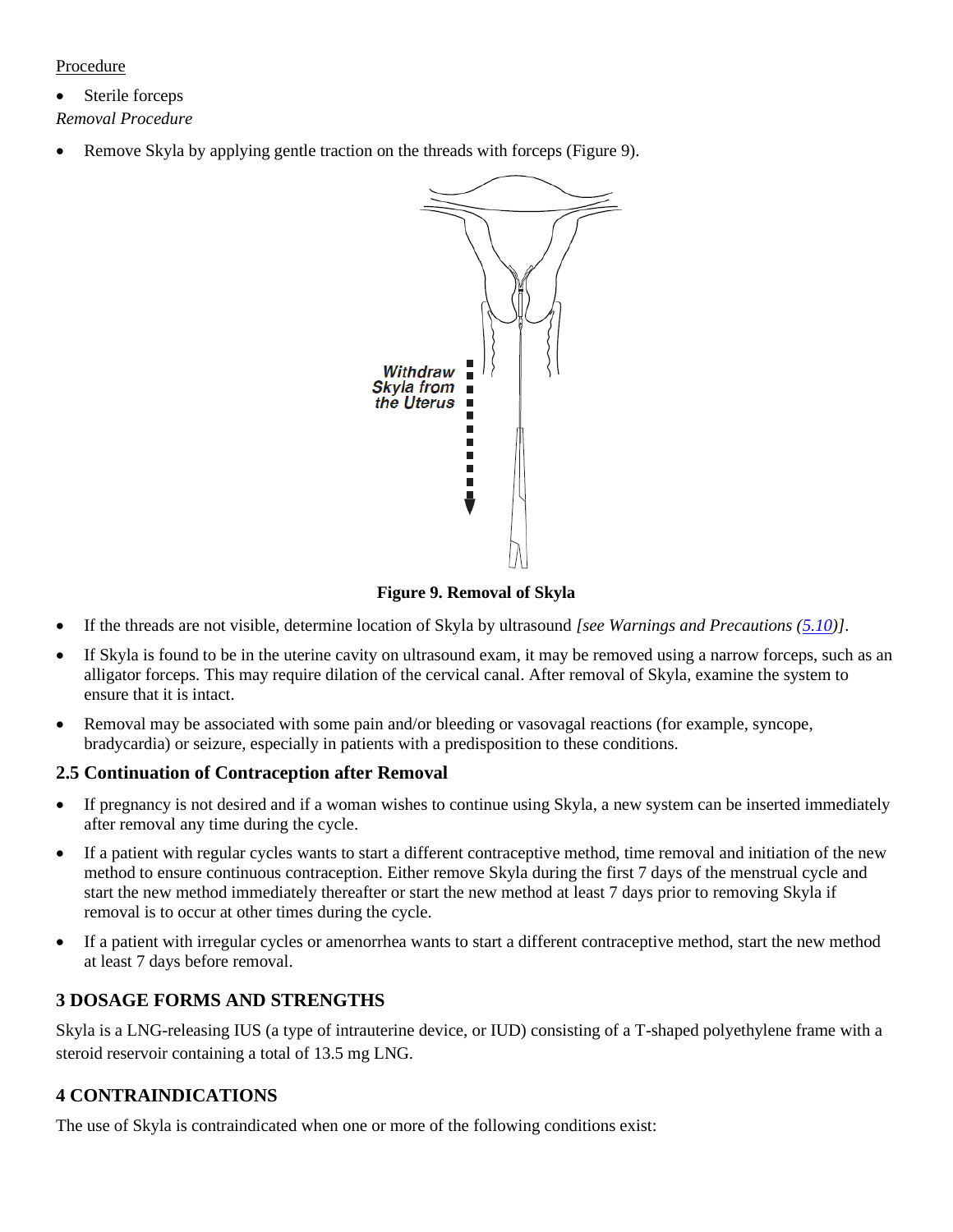- Pregnancy or suspicion of pregnancy *[see Warnings and Precautions [\(5.2\)](#page-10-0), Use in Specific Populations [\(8.1\)](#page-17-0)]*
- For use as post-coital contraception (emergency contraception)
- Congenital or acquired uterine anomaly including fibroids, that distorts the uterine cavity
- Acute pelvic inflammatory disease (PID) or a history of PID unless there has been a subsequent intrauterine pregnancy *[see Warnings and Precautions [\(5.4\)](#page-11-1)]*
- Postpartum endometritis or infected abortion in the past 3 months
- Known or suspected uterine or cervical malignancy
- Known or suspected breast cancer or other progestin-sensitive cancer, now or in the past
- Uterine bleeding of unknown etiology
- Untreated acute cervicitis or vaginitis, including bacterial vaginosis or other lower genital tract infections until infection is controlled
- Acute liver disease or liver tumor (benign or malignant)
- Conditions associated with increased susceptibility to pelvic infections *[see Warnings and Precautions [\(5.4\)](#page-11-1)]*
- A previously inserted intrauterine device (IUD) that has not been removed
- Hypersensitivity to any component of this product *[see Adverse Reactions [\(6.2\)](#page-15-0) and Description (11.1)]*

## **5 WARNINGS AND PRECAUTIONS**

#### <span id="page-10-1"></span>**5.1 Risk of Ectopic Pregnancy**

Evaluate women for ectopic pregnancy if they become pregnant with Skyla in place because the likelihood of a pregnancy being ectopic is increased with Skyla. Approximately one-half of pregnancies that occur with Skyla in place are likely to be ectopic. Also consider the possibility of ectopic pregnancy in the case of lower abdominal pain, especially in association with missed menses or if an amenorrheic woman starts bleeding.

The incidence of ectopic pregnancy in clinical trials with Skyla, which excluded women with a history of ectopic pregnancy, was approximately 0.1% per year. The risk of ectopic pregnancy in women who have a history of ectopic pregnancy and use Skyla is unknown. Women with a previous history of ectopic pregnancy, tubal surgery or pelvic infection carry a higher risk of ectopic pregnancy. Ectopic pregnancy may result in loss of fertility.

## <span id="page-10-0"></span>**5.2 Risks with Intrauterine Pregnancy**

If pregnancy occurs while using Skyla, remove Skyla because leaving it in place may increase the risk of spontaneous abortion and preterm labor. Removal of Skyla or probing of the uterus may also result in spontaneous abortion. In the event of an intrauterine pregnancy with Skyla, consider the following:

#### *Septic abortion*

In patients becoming pregnant with an IUS in place, septic abortion—with septicemia, septic shock, and death—may occur.

#### *Continuation of pregnancy*

If a woman becomes pregnant with Skyla in place and if Skyla cannot be removed or the woman chooses not to have it removed, warn her that failure to remove Skyla increases the risk of miscarriage, sepsis, premature labor and premature delivery. Advise her of isolated reports of virilization of the female fetus following local exposure to LNG during pregnancy with an LNG IUS in place *[see Use in Specific Populations [\(8.1\)](#page-17-0)]*. Follow her pregnancy closely and advise her to report immediately any symptom that suggests complications of the pregnancy.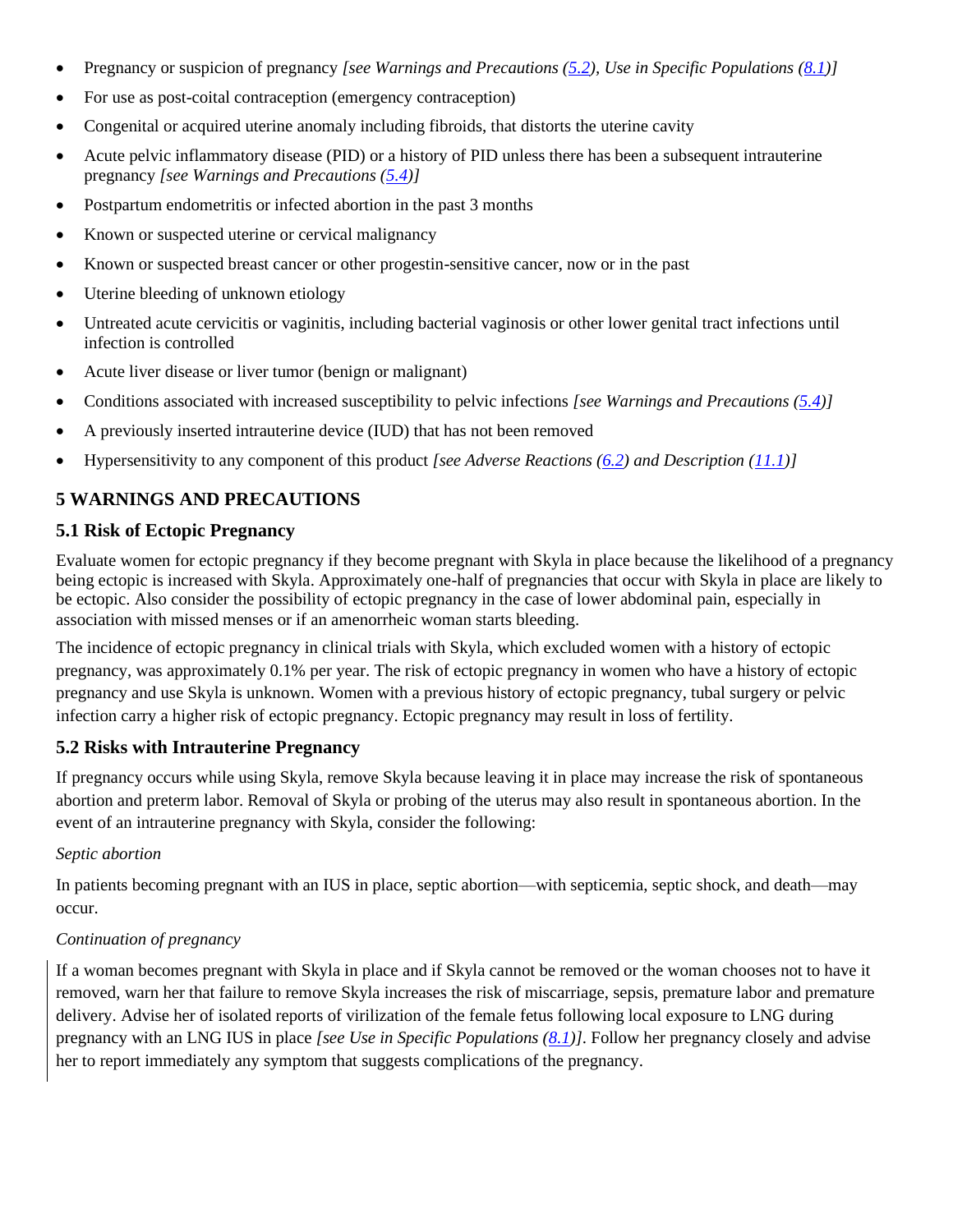## <span id="page-11-0"></span>**5.3 Sepsis**

Severe infection or sepsis, including Group A streptococcal sepsis (GAS), have been reported following insertion of a LNG-releasing IUS. In some cases, severe pain occurred within hours of insertion followed by sepsis within days. Because death from GAS is more likely if treatment is delayed, it is important to be aware of these rare but serious infections. Aseptic technique during insertion of Skyla is essential in order to minimize serious infections such as GAS.

## <span id="page-11-1"></span>**5.4 Pelvic Infection**

Promptly examine users with complaints of lower abdominal or pelvic pain, odorous discharge, unexplained bleeding, fever, genital lesions or sores. Remove Skyla in cases of recurrent endometritis or pelvic inflammatory disease, or if an acute pelvic infection is severe or does not respond to treatment.

## *Pelvic Inflammatory Disease (PID)*

Skyla is contraindicated in the presence of known or suspected PID or in women with a history of PID unless there has been a subsequent intrauterine pregnancy *[see Contraindications [\(4\)](#page-9-1)]*. IUDs have been associated with an increased risk of PID, most likely due to organisms being introduced into the uterus during insertion. In clinical trials, PID was observed in 0.4% of women overall and occurred more frequently within the first year and most often within the first month after insertion of Skyla.

#### Women at increased risk for PID

PID is often associated with a sexually transmitted infection (STI), and Skyla does not protect against STI. The risk of PID is greater for women who have multiple sexual partners, and also for women whose sexual partner(s) have multiple sexual partners. Women who have had PID are at increased risk for a recurrence or re-infection. In particular, ascertain whether the woman is at increased risk of infection (for example, leukemia, acquired immune deficiency syndrome [AIDS], intravenous drug abuse).

#### Subclinical PID

PID may be asymptomatic but still result in tubal damage and its sequelae.

## Treatment of PID

Following a diagnosis of PID, or suspected PID, bacteriologic specimens should be obtained, and antibiotic therapy should be initiated promptly. Removal of Skyla after initiation of antibiotic therapy is usually appropriate.<sup>1</sup>

#### *Actinomycosis*

Actinomycosis has been associated with IUDs. Remove Skyla from symptomatic women and treat with antibiotics. The significance of actinomyces-like organisms on Pap smear in an asymptomatic IUD user is unknown, and so this finding alone does not always require Skyla removal and treatment. When possible, confirm a Pap smear diagnosis with cultures.

## <span id="page-11-2"></span>**5.5 Perforation**

Perforation (total or partial, including penetration/embedment of Skyla in the uterine wall or cervix) may occur most often during insertion, although the perforation may not be detected until sometime later. The incidence of perforation during clinical trials was  $< 0.1\%$ .

The risk of uterine perforation is increased in women who have recently given birth, and in women who are breastfeeding at the time of insertion. In a large postmarketing safety study conducted in the US, the risk of uterine perforation was highest when insertion occurred within  $\leq 6$  weeks postpartum, and also higher with breastfeeding at the time of insertion *[see Adverse Reactions [\(6.2\)](#page-15-0)]*.

The risk of perforation may be increased if Skyla is inserted when the uterus is fixed, retroverted or not completely involuted.

If perforation occurs, locate and remove Skyla. Surgery may be required. Delayed detection or removal of Skyla in case of perforation may result in migration outside the uterine cavity, adhesions, peritonitis, intestinal perforations, intestinal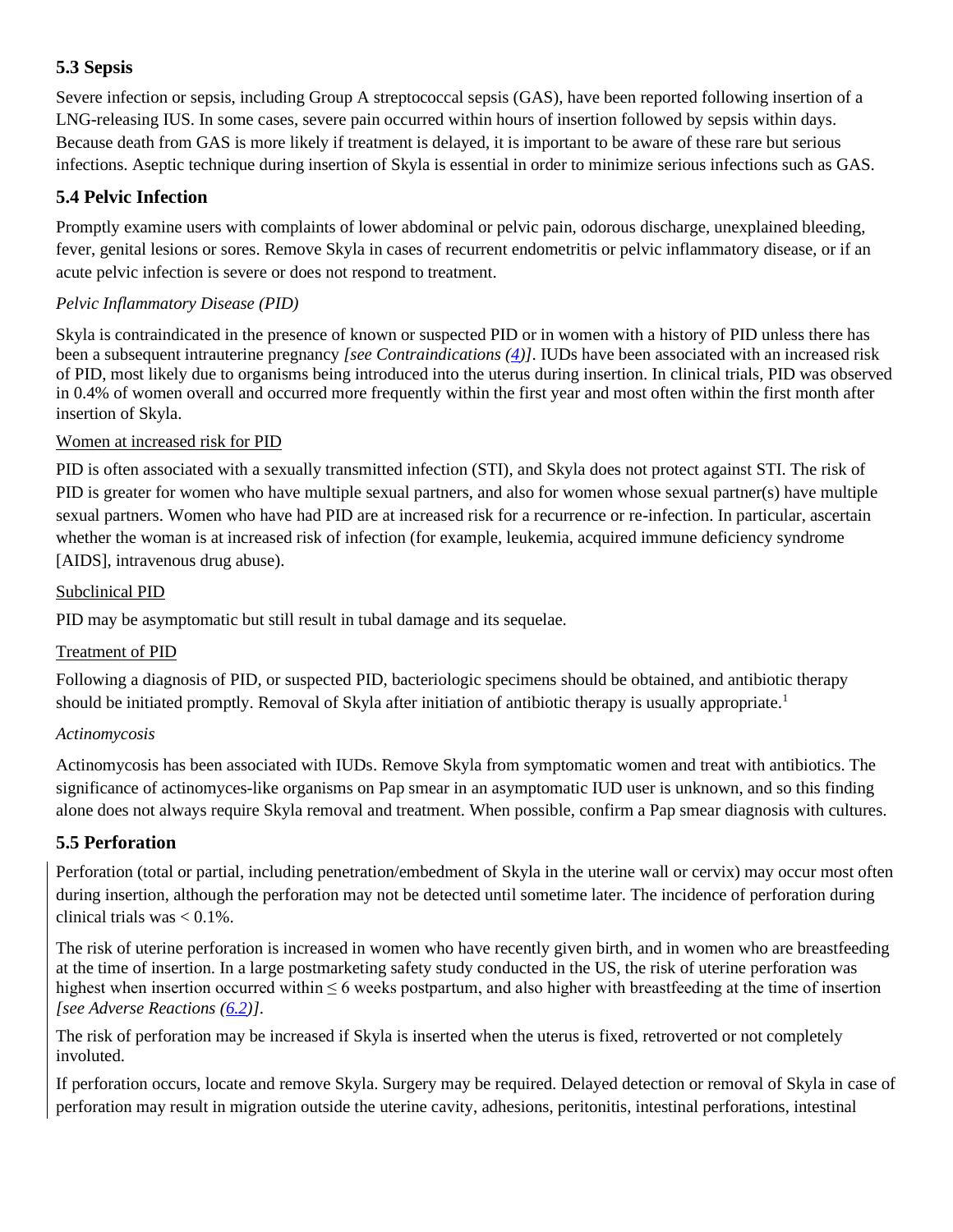obstruction, abscesses and erosion of adjacent viscera. In addition, perforation may reduce contraceptive efficacy and result in pregnancy.

# <span id="page-12-0"></span>**5.6 Expulsion**

Partial or complete expulsion of Skyla may occur resulting in the loss of efficacy. Expulsion may be associated with symptoms of bleeding or pain, or it may be asymptomatic and go unnoticed. Skyla typically decreases menstrual bleeding over time; therefore, an increase of menstrual bleeding may be indicative of an expulsion. Consider further diagnostic imaging, such as x-ray, if expulsion is suspected based on ultrasound *[see Warnings and Precautions (5.10)].* In clinical trials, a 3-year expulsion rate of 3.2% (54 out of 1,665 subjects) was reported.

The risk of expulsion is increased with insertions immediately after delivery and appears to be increased with insertion after second-trimester abortion based on limited data. In a large postmarketing safety study conducted in the US, the risk of expulsion was lower with breastfeeding status *[see Adverse Reactions [\(6.2\)](#page-15-0)].*

Remove a partially expelled Skyla. If expulsion has occurred, a new Skyla can be inserted any time the provider can be reasonably certain the woman is not pregnant.

# <span id="page-12-1"></span>**5.7 Ovarian Cysts**

Because the contraceptive effect of Skyla is mainly due to its local effects within the uterus, ovulatory cycles with follicular rupture usually occur in women of fertile age using Skyla. Ovarian cysts (reported as adverse reactions if they were abnormal, non-functional cysts and/or had a diameter >3 cm on ultrasound examination) were reported at least once over the course of clinical trials in 13.2% of women using Skyla, and 0.3% of subjects discontinued because of an ovarian cyst. Most ovarian cysts are asymptomatic, although some may be accompanied by pelvic pain or dyspareunia. In most cases the ovarian cysts disappear spontaneously during two to three months observation. Evaluate persistent ovarian cysts. Surgical intervention is not usually required.

# <span id="page-12-2"></span>**5.8 Bleeding Pattern Alterations**

Skyla can alter the bleeding pattern and result in spotting, irregular bleeding, heavy bleeding, oligomenorrhea and amenorrhea. During the first 3–6 months of Skyla use, the number of bleeding and spotting days may be higher and bleeding patterns may be irregular. Thereafter, the number of bleeding and spotting days usually decreases but bleeding may remain irregular.

In Skyla clinical trials, amenorrhea developed by the end of the first year of use in approximately 6% of Skyla users. A total of 77 subjects out of 1,672 (4.6%) discontinued due to uterine bleeding complaints. Table 2 shows the bleeding patterns as documented in the Skyla clinical trials based on 90-day reference periods. Table 3 shows the number of bleeding and spotting days based on 28-day cycle equivalents.

| <b>Skyla</b>                     | First 90 days | Second 90 days | End of year 1 | End of year 3 |
|----------------------------------|---------------|----------------|---------------|---------------|
|                                  | $N=1,531$     | $N=1,475$      | $N=1,329$     | $N = 903$     |
| Amenorrhea <sup>1</sup>          | ${<}1\%$      | 3%             | 6%            | 12%           |
| Infrequent bleeding <sup>2</sup> | 8%            | 19%            | 20%           | 22%           |
| Frequent bleeding <sup>3</sup>   | 31%           | 12%            | 8%            | 4%            |
| Prolonged bleeding <sup>4</sup>  | 55%           | 14%            | 6%            | 2%            |
| Irregular bleeding <sup>5</sup>  | 39%           | 25%            | 18%           | 15%           |

## **Table 2: Bleeding Patterns Reported with Skyla in Contraception Studies (by 90-day reference periods)**

<sup>1</sup>Defined as subjects with no bleeding/spotting throughout the 90-day reference period

<sup>2</sup>Defined as subjects with 1 or 2 bleeding/spotting episodes in the 90-day reference period

<sup>3</sup>Defined as subjects with more than 5 bleeding/spotting episodes in the 90-day reference period

<sup>4</sup>Defined as subjects with bleeding/spotting episodes lasting more than 14 days in the 90-day reference period. Subjects with

prolonged bleeding may also be included in one of the other categories (excluding amenorrhea)

5Defined as subjects with 3 to 5 bleeding/spotting episodes and less than 3 bleeding/spotting-free intervals of 14 or more days.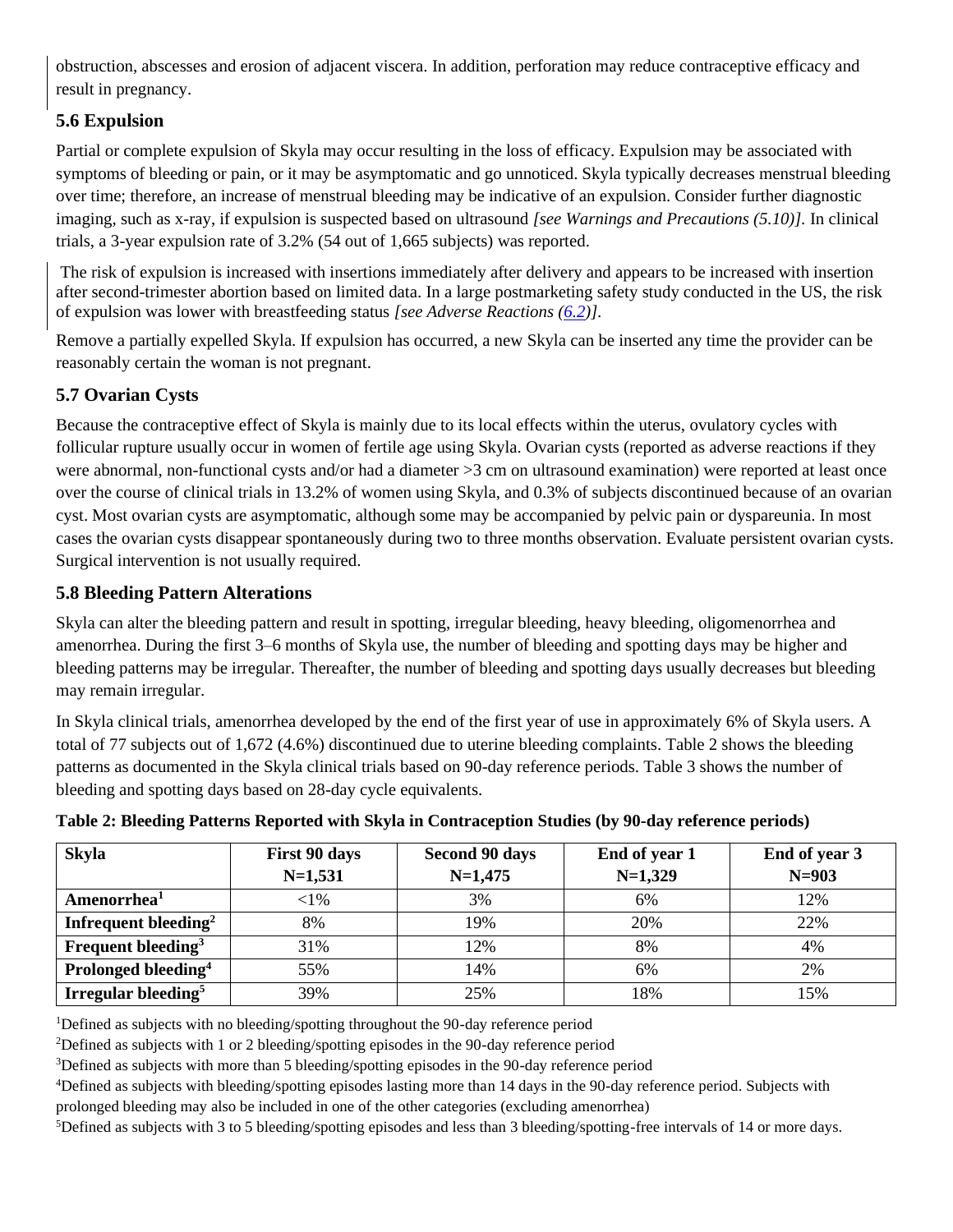| 28-day Cycle<br>Equivalent | Cycle 1<br>$N=1,588$ | Cycle 4<br>$N=1,535$ | Cycle 7<br>$N=1,468$ | Cycle 13<br>$N=1,345$ | Cycle 39<br>$N = 781$ |
|----------------------------|----------------------|----------------------|----------------------|-----------------------|-----------------------|
|                            |                      |                      |                      |                       |                       |
| Days on treatment          | $1 - 28$             | $85 - 112$           | $169 - 196$          | $337 - 364$           | $1065 - 1092$         |
|                            | Mean                 | Mean                 | Mean                 | Mean                  | Mean                  |
|                            | (SD)                 | (SD)                 | (SD)                 | (SD)                  | (SD)                  |
| Number of                  | 7.3                  | 3.5                  | 2.8                  | 2.1                   | 1.4                   |
| bleeding days              | (5.6)                | (3.4)                | (3.1)                | (2.7)                 | (2.1)                 |
| <b>Number of spotting</b>  | 9.2                  | 4.8                  | 3.8                  | 3.3                   | 2.7                   |
| days                       | (6.1)                | (4.4)                | (3.6)                | (3.1)                 | (2.7)                 |

If a significant change in bleeding develops during prolonged use, take appropriate diagnostic measures to rule out endometrial pathology*.* Consider the possibility of pregnancy if menstruation does not occur within six weeks of the onset of a previous menstruation. Once pregnancy has been excluded, repeated pregnancy tests are generally not necessary in amenorrheic women unless indicated, for example, by other signs of pregnancy or by pelvic pain.

## <span id="page-13-1"></span>**5.9 Breast Cancer**

Women who currently have or have had breast cancer, or have a suspicion of breast cancer, should not use hormonal contraception, including Skyla, because some breast cancers are hormone-sensitive *[see Contraindications [\(4\)](#page-9-1)]*.

Spontaneous reports of breast cancer have been received during postmarketing experience with a LNG-releasing IUS. Observational studies of the risk of breast cancer with use of a LNG-releasing IUS do not provide conclusive evidence of increased risk.

## <span id="page-13-0"></span>**5.10 Clinical Considerations for Use and Removal**

Use Skyla with caution after careful assessment if any of the following conditions exist, and consider removal of the system if any of them arise during use:

- Coagulopathy or use of anticoagulants
- Migraine, focal migraine with asymmetrical visual loss or other symptoms indicating transient cerebral ischemia
- Exceptionally severe headache
- Marked increase of blood pressure
- Severe arterial disease such as stroke or myocardial infarction

In addition, consider removing Skyla if any of the following conditions arise during use:

- Uterine or cervical malignancy
- **Jaundice**

If the threads are not visible or are significantly shortened, they may have broken or retracted into the cervical canal or uterus. Consider the possibility that the system may have been displaced (for example, expelled or perforated the uterus) *[see Warnings and Precautions [\(5.5,](#page-11-2) [5.6\)](#page-12-0)].* Exclude pregnancy and verify the location of Skyla, for example, by sonography, X-ray, or by gentle exploration of the cervical canal with a suitable instrument. If Skyla is displaced, remove it. A new Skyla may be inserted at that time or during the next menses if it is certain that conception has not occurred. If Skyla is in place with no evidence of perforation, no intervention is indicated.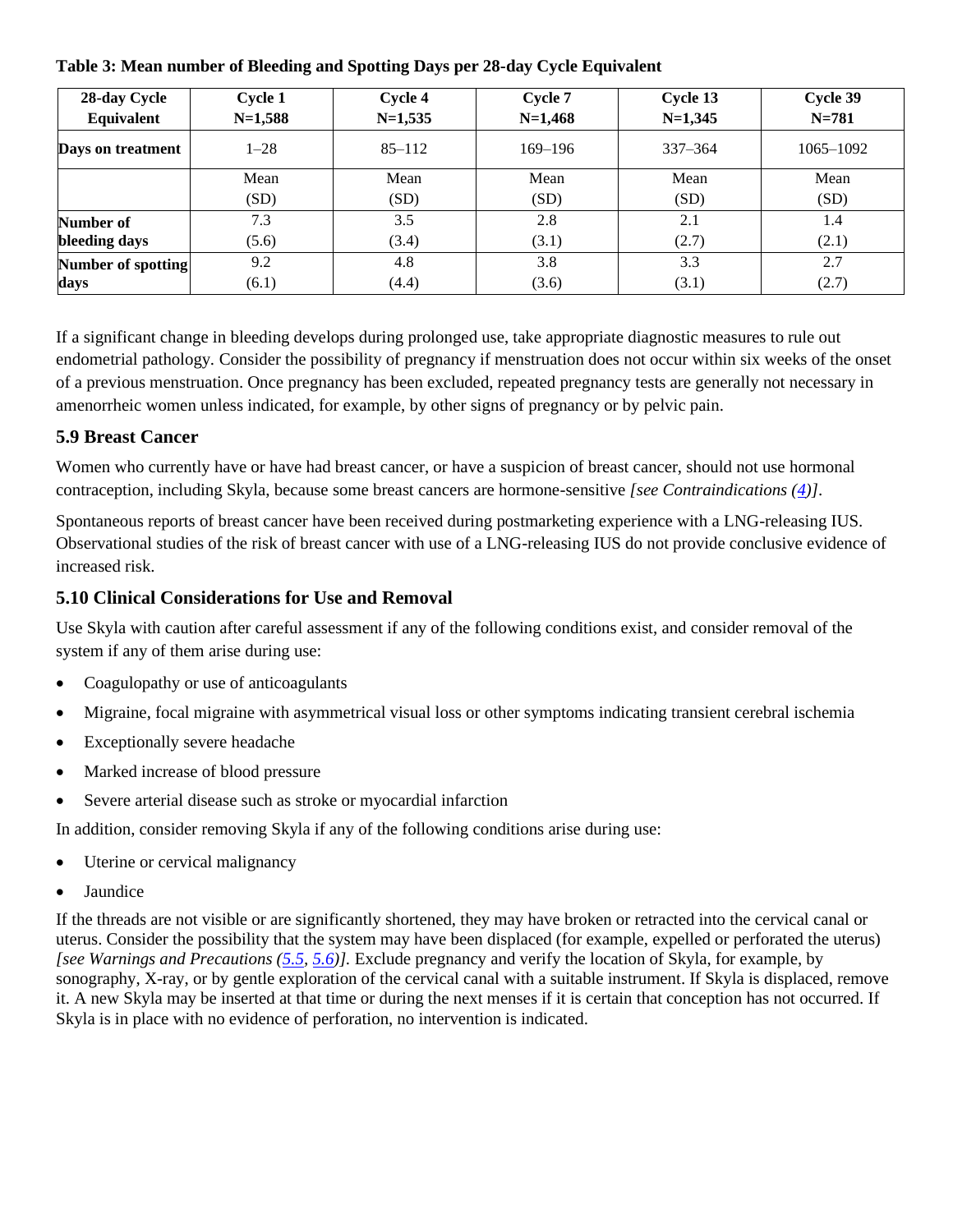## <span id="page-14-0"></span>**5.11 Magnetic Resonance Imaging (MRI) Safety Information**



Non-clinical testing has demonstrated that Skyla is MR Conditional. A patient with Skyla can be safely scanned in an MR system meeting the following conditions:

- Static magnetic field of 3.0 T or less
- Maximum spatial field gradient of 36,000 gauss/cm (360 T/m)
- Maximum MR system reported, whole body averaged specific absorption rate (SAR) of 4W/kg (First Level Controlled Operating Mode)

Under the scan conditions defined above, the Skyla IUS is expected to produce a maximum temperature rise of less than 2°C after 15 minutes of continuous scanning.

In non-clinical testing, the image artifact caused by the IUS extended up to 5 mm from the IUS when imaged with a gradient echo pulse sequence and a 3.0 T MRI system.

#### <span id="page-14-1"></span>**6 ADVERSE REACTIONS**

The following serious or otherwise important adverse reactions are discussed elsewhere in the labeling:

- Ectopic Pregnancy *[see Warnings and Precautions [\(5.1\)](#page-10-1)]*
- Intrauterine Pregnancy *[see Warnings and Precautions [\(5.2\)](#page-10-0)]*
- Group A Streptococcal Sepsis (GAS) *[see Warnings and Precautions [\(5.3\)](#page-11-0)]*
- Pelvic Inflammatory Disease *[see Warnings and Precautions [\(5.4\)](#page-11-1)]*
- Perforation *[see Warnings and Precautions [\(5.5\)](#page-11-2)]*
- Expulsion *[see Warnings and Precautions [\(5.6\)](#page-12-0)]*
- Ovarian Cysts *[see Warnings and Precautions [\(5.7\)](#page-12-1)]*
- Bleeding Pattern Alterations *[see Warnings and Precautions [\(5.8\)](#page-12-2)]*

#### **6.1 Clinical Trials Experience**

Because clinical trials are conducted under widely varying conditions, adverse reaction rates observed in the clinical trials of a drug cannot be directly compared to rates in the clinical trials of another drug and may not reflect the rates observed in clinical practice.

The data described below reflect exposure to Skyla in 1,672 patients in two contraception studies, including 1,383 exposed for one year and 993 who completed the three year studies. The population was generally healthy, 18 to 40-year old females requesting contraception and predominately Caucasian (82.6%). The data cover more than 40,000 cycles of exposure. The frequencies of reported adverse drug reactions represent crude incidences.

Most common adverse reactions (occurring in  $\geq$  5% users) were increased bleeding (7.8%), vulvovaginitis (20.2%), abdominal/pelvic pain (18.9%), acne/seborrhea (15.0%), ovarian cyst (13.2%), headache (12.4%), dysmenorrhea (8.6%), breast pain/discomfort (8.6%) and nausea (5.5%).

In the contraception studies, 18% discontinued prematurely due to an adverse reaction. The most common adverse reactions leading to discontinuation (in >1% of users) were uterine bleeding complaints (4.6%), device expulsion (3.2%), acne/seborrhea (2.9%), abdominal pain (2.5%) dysmenorrhea/uterine spasms (2.0%) and pelvic pain (1.8%).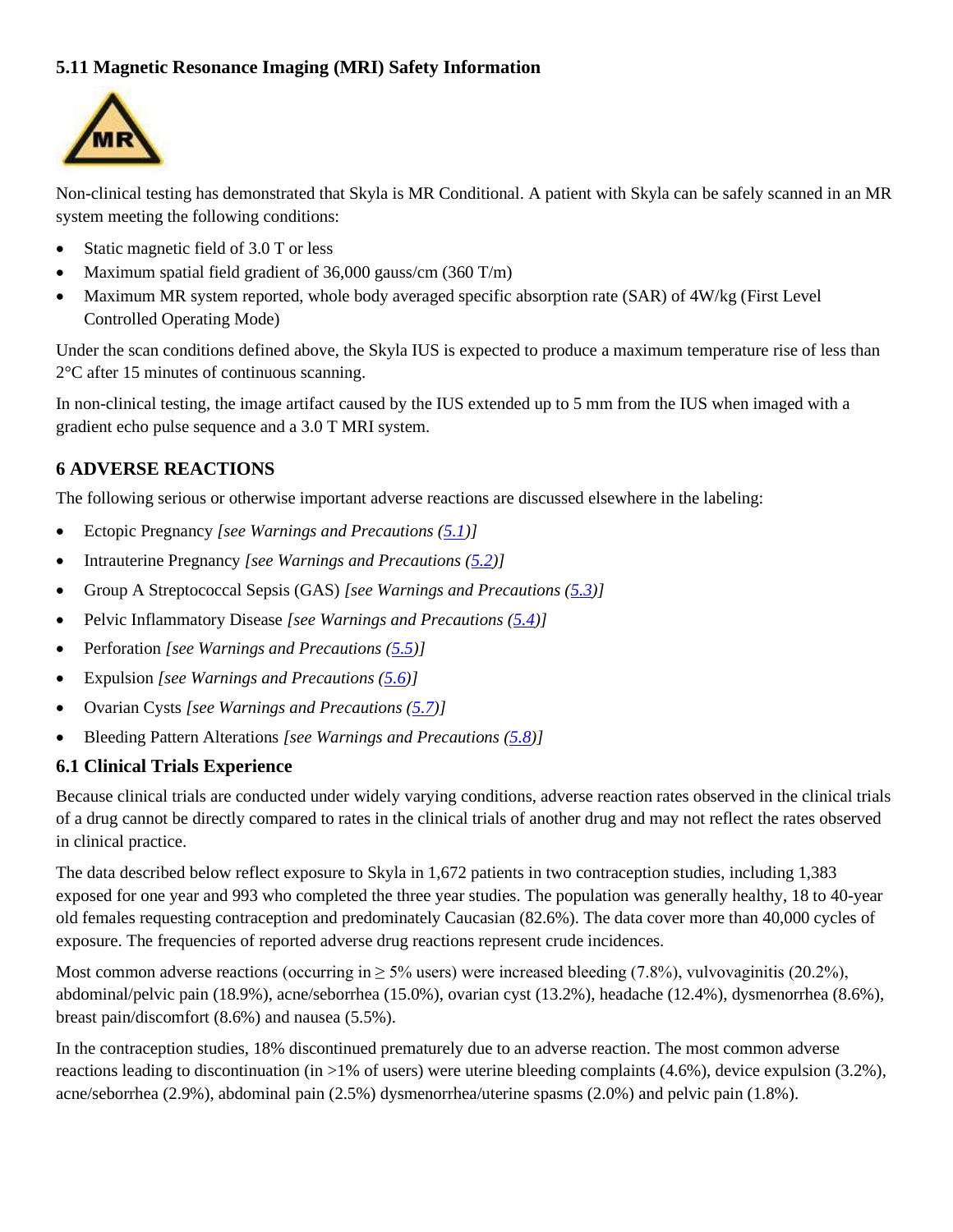Other common adverse reactions (occurring in ≥1% users) by System Organ Class (SOC): The frequencies of adverse reactions observed in clinical trials are summarized in Table 4 by SOC (presented as crude incidences).

| <b>System Organ Class</b>                          | <b>Adverse Reaction</b>                    | Incidence $(\%)$<br>$(N=1,672)$ |
|----------------------------------------------------|--------------------------------------------|---------------------------------|
| Reproductive System and Breast<br><b>Disorders</b> | Vulvovaginitis                             | 20.2                            |
|                                                    | Ovarian cyst <sup>a</sup>                  | 13.2                            |
|                                                    | Dysmenorrhea                               | 8.6                             |
|                                                    | Increased bleeding <sup>b</sup>            | 7.8                             |
|                                                    | Breast pain/discomfort                     | 5.3/3.3                         |
|                                                    | Genital discharge                          | 4.2                             |
|                                                    | Device expulsion (complete and<br>partial) | 3.2                             |
|                                                    | Upper genital tract infection              | 1.4                             |
| <b>Gastrointestinal Disorders</b>                  | Abdominal pain/pelvic pain                 | 12.7/6.2                        |
|                                                    | Nausea                                     | 5.5                             |
| Skin and Subcutaneous<br><b>Tissue Disorders</b>   | Acne/Seborrhea                             | 13.6/1.4                        |
|                                                    | Alopecia                                   | 1.2                             |
| Nervous System Disorders                           | Headache                                   | 12.4                            |
|                                                    | Migraine                                   | 2.3                             |
| Psychiatric Disorders                              | Depression/Depressed mood                  | 3.8/0.5                         |

**Table 4: Adverse reactions that occurred in at least 1% of Skyla users in clinical trials by SOC**

<sup>a</sup> Ovarian cysts were reported as adverse events if they were abnormal, non-functional cysts and/or had a diameter >3 cm on ultrasound examination <sup>b</sup> Not all bleeding alterations were captured as adverse reactions *[see Warnings and Precautions (5.8)]*.

## <span id="page-15-0"></span>**6.2 Postmarketing Experience**

#### *Adverse Reactions from Postmarketing Spontaneous Reports*

The following adverse reactions have been identified during post approval use of LNG-releasing IUSs. Because these reactions are reported voluntarily from a population of uncertain size, it is not always possible to reliably estimate their frequency or establish a causal relationship to drug exposure.

- Arterial thrombotic and venous thromboembolic events, including cases of pulmonary embolism, deep vein thrombosis and stroke
- Device breakage
- Hypersensitivity (including rash, urticaria, and angioedema)
- Increased blood pressure

#### *Reported Adverse Reactions from Postmarketing Studies*

Assessment of Perforation and Expulsion of Intrauterine Devices (APEX IUD) Study

APEX IUD was a large US retrospective cohort study to assess the impact of breastfeeding and timing of postpartum IUD insertion on uterine perforation and IUD expulsion. The analyses included a total of 326,658 insertions, 30% (97,824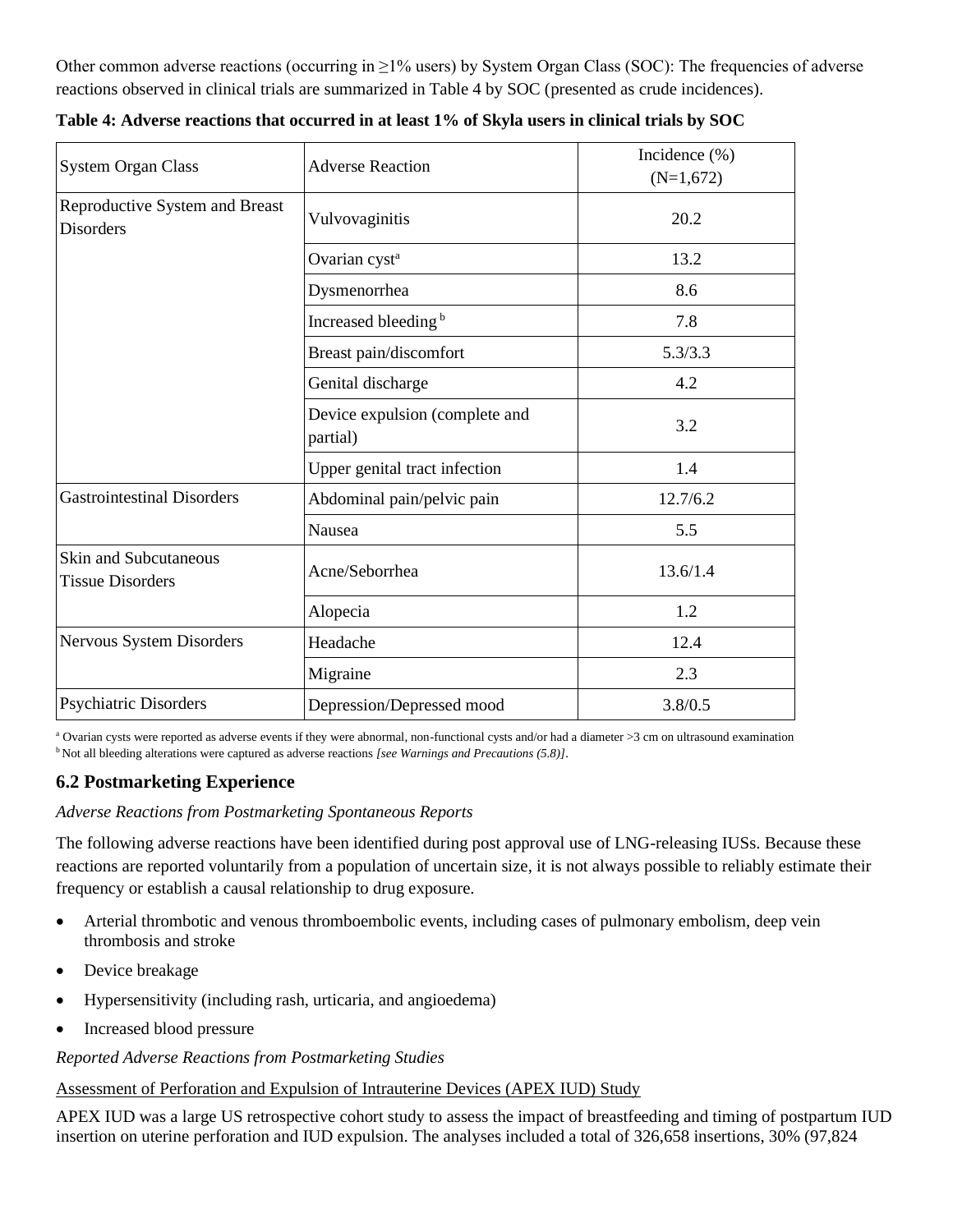insertions) of which were performed in women with a delivery in the previous 12 months. For insertions performed in women who had delivered  $\leq 52$  weeks before IUD insertion, the majority of postpartum insertions, 57.3% (56,047) insertions) occurred between 6 and 14 weeks postpartum. Breastfeeding data were available in 94,817 insertions performed in women 52 weeks or less after delivery.

The study results indicated that the risk of uterine perforation was highest in women with IUD insertion  $\leq 6$  weeks postpartum. Immediate postpartum insertion (0–3 days) findings are limited due to the relatively small number of insertions occurring within this time interval. Women who were breastfeeding at the time of insertion were at 33% higher risk of perforation (adjusted hazard ratio [HR]=1.33, 95% confidence interval [CI]: 1.07–1.64) compared to women who were not breastfeeding at the time of insertion. Progressively lower risk of uterine perforation was observed in postpartum time windows beyond 6 weeks, in both breastfeeding and not breastfeeding women. Table 5 presents the uterine perforation rates for LNG IUS stratified by breastfeeding status and postpartum interval.

|                                             |                                                                                     | <b>Breastfeeding at time of insertion</b> | Not breastfeeding at time of insertion |                                                  |  |
|---------------------------------------------|-------------------------------------------------------------------------------------|-------------------------------------------|----------------------------------------|--------------------------------------------------|--|
| Postpartum interval<br>at time of insertion | Number of events/<br>Uterine perforation rate<br>per 1,000 insertions<br>insertions |                                           | Number of events/<br>insertions        | Uterine perforation rate<br>per 1,000 insertions |  |
| 0 to 3 days                                 | 8/1,896                                                                             | 4.22                                      | 0/277                                  | 0.00                                             |  |
| 4 days to $\leq$ 6 weeks                    | 120/10,735                                                                          | 11.18                                     | 28/2,377                               | 11.78                                            |  |
| $> 6$ to $\leq 14$ weeks                    | 268/29,677                                                                          | 9.03                                      | 30/12,011                              | 6.66                                             |  |
| $> 14$ to $\leq 52$ weeks                   | 7.00<br>43/6,139                                                                    |                                           | 22/9,089                               | 2.42                                             |  |
| $> 52$ weeks or no<br>delivery              |                                                                                     | no data available                         | 243/184,733                            | 1.32                                             |  |

**Table 5: Uterine Perforation<sup>1</sup> rates for LNG IUS, by Breastfeeding Status and Postpartum Interval**

<sup>1</sup>Uterine perforation includes both complete and partial perforation

Risk of expulsion was variable over the postpartum intervals through 52 weeks. Women who were breastfeeding were at 28% lower risk of IUD expulsion (adjusted HR=0.72, 95% CI: 0.64-0.80) compared to women who were not breastfeeding at time of insertion. Table 6 presents the IUD expulsion rates for LNG IUS stratified by breastfeeding status and postpartum interval.

|  |  |  | Table 6: Expulsion <sup>1</sup> Rates for LNG IUS, by Breastfeeding Status and Postpartum Interval |
|--|--|--|----------------------------------------------------------------------------------------------------|
|  |  |  |                                                                                                    |

|                                                    |                                                                           | <b>Breastfeeding at time of insertion</b> | Not breastfeeding at time of insertion |                                        |  |
|----------------------------------------------------|---------------------------------------------------------------------------|-------------------------------------------|----------------------------------------|----------------------------------------|--|
| <b>Postpartum interval</b><br>at time of insertion | Number of events/<br>Expulsion rate<br>per 1,000 insertions<br>insertions |                                           | Number of events/<br>insertions        | Expulsion rate<br>per 1,000 insertions |  |
| 0 to 3 days                                        | 187/1,896                                                                 | 98.63                                     | 12/277                                 | 43.32                                  |  |
| 4 days to $\leq$ 6 weeks                           | 185/10,735                                                                | 17.23                                     | 52/2,377                               | 21.88                                  |  |
| $> 6$ to $\leq 14$ weeks                           | 421/29,677                                                                | 14.19                                     | 306/12,011                             | 25.48                                  |  |
| $>$ 14 to $\leq$ 52 weeks                          | 120/6,139<br>19.55                                                        |                                           | 273/9,089                              | 30.04                                  |  |
| $> 52$ weeks or no<br>delivery                     |                                                                           | no data available                         | 5,481/184,733                          | 29.67                                  |  |

<sup>1</sup>Expulsion includes both complete and partial expulsion

## <span id="page-16-0"></span>**7 DRUG INTERACTIONS**

No drug-drug interaction studies have been conducted with Skyla.

Drugs or herbal products that induce or inhibit LNG metabolizing enzymes, including CYP3A4, may decrease or increase, respectively, the serum concentrations of LNG during the use of Skyla. However, the contraceptive effect of Skyla is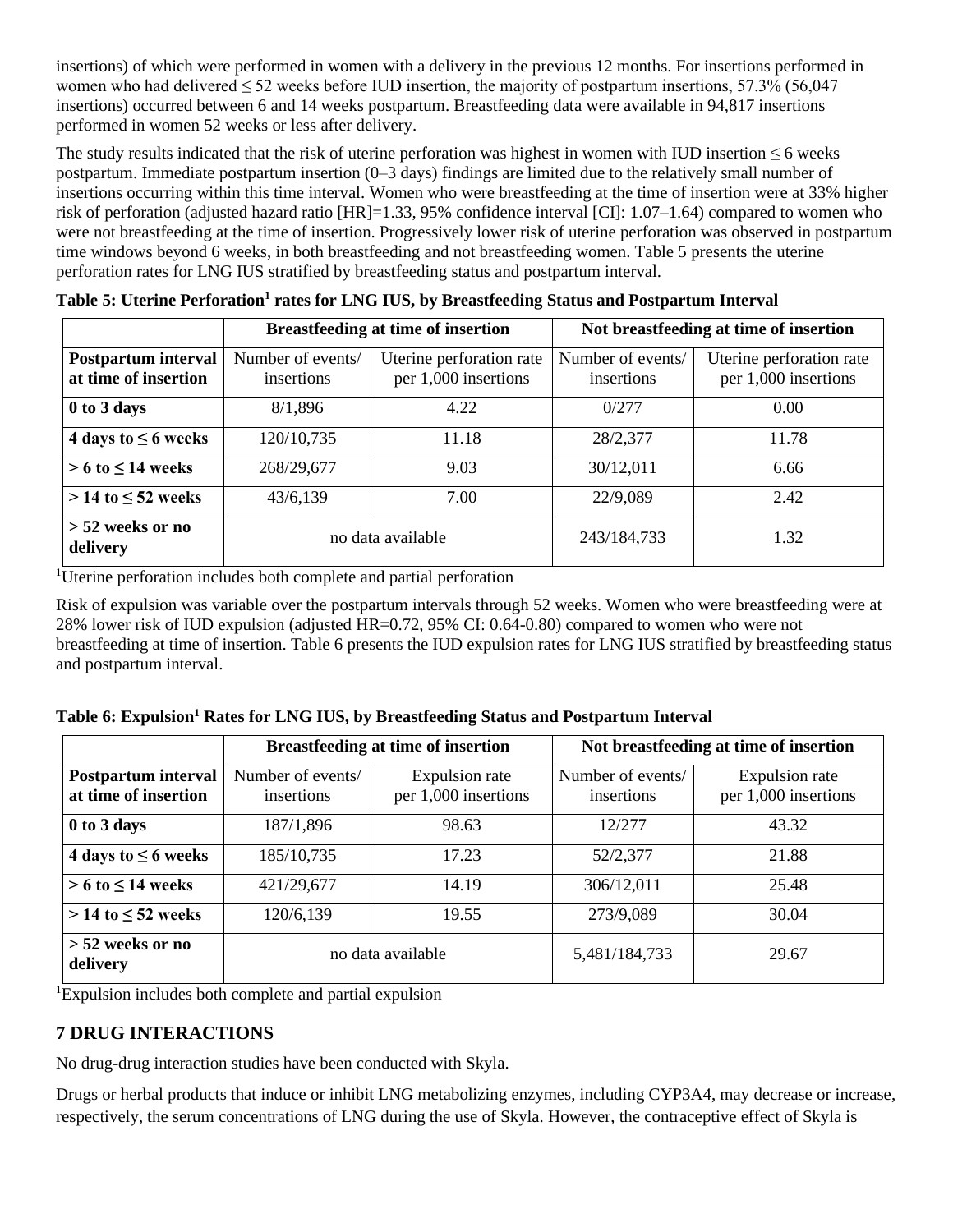mediated via the direct release of LNG into the uterine cavity and is unlikely to be affected by drug interactions via enzyme induction or inhibition.

# **8 USE IN SPECIFIC POPULATIONS**

# <span id="page-17-0"></span>**8.1 Pregnancy**

## *Risk Summary*

The use of Skyla is contraindicated in pregnancy or with a suspected pregnancy and Skyla may cause adverse pregnancy outcomes *[see Contraindications [\(4\)](#page-9-1), Warnings and Precautions [\(5.1,](#page-10-1) [5.2\)](#page-10-0)].* If a woman becomes pregnant with Skyla in place, the likelihood of ectopic pregnancy is increased and there is an increased risk of miscarriage, sepsis, premature labor, and premature delivery*.* Remove Skyla, if possible, if pregnancy occurs in a woman using Skyla. If Skyla cannot be removed, follow the pregnancy closely *[see Warnings and Precautions [\(5.1,](#page-10-1) [5.2\)](#page-10-0)].*

There have been isolated cases of virilization of the external genitalia of the female fetus following local exposure to LNG during pregnancy with an LNG IUS in place. Animal reproduction studies have not been conducted with Skyla.

## **8.2 Lactation**

## *Risk Summary*

Published studies report the presence of LNG in human milk. Small amounts of progestins (approximately 0.1% of the total maternal doses) were detected in the breast milk of nursing mothers who used other LNG-releasing IUSs, resulting in exposure of LNG to the breastfed infants. There are no reports of adverse effects in breastfed infants with maternal use of progestin-only contraceptives. Isolated cases of decreased milk production have been reported with a LNG-releasing IUS. The developmental and health benefits of breastfeeding should be considered along with the mother's clinical need for Skyla and any potential adverse effects on the breastfed child from Skyla or from the underlying maternal condition.

## **8.3 Females and Males of Reproductive Potential**

## *Return to Fertility After Discontinuing Skyla*

About 77% of women who desired pregnancy after study discontinuation and provided follow-up information, conceived within 12 months after removal of Skyla.

## **8.4 Pediatric Use**

Safety and efficacy of Skyla have been established in women of reproductive age. Efficacy is expected to be the same for postpubertal females under the age of 18 as for users 18 years and older. Use of this product before menarche is not indicated.

## **8.5 Geriatric Use**

Skyla has not been studied in women over age 65 and is not approved for use in this population.

# **11 DESCRIPTION**

Skyla (levonorgestrel-releasing intrauterine system) contains 13.5 mg of LNG, a progestin, and is intended to provide an initial release rate of approximately14 mcg/day of LNG after 24 days.

Levonorgestrel USP, (-)-13-Ethyl-17-hydroxy-18,19-dinor-17α-pregn-4-en-20-yn-3-one, the active ingredient in Skyla, has a molecular weight of 312.4, a molecular formula of  $C_{21}H_{28}O_2$ , and the following structural formula: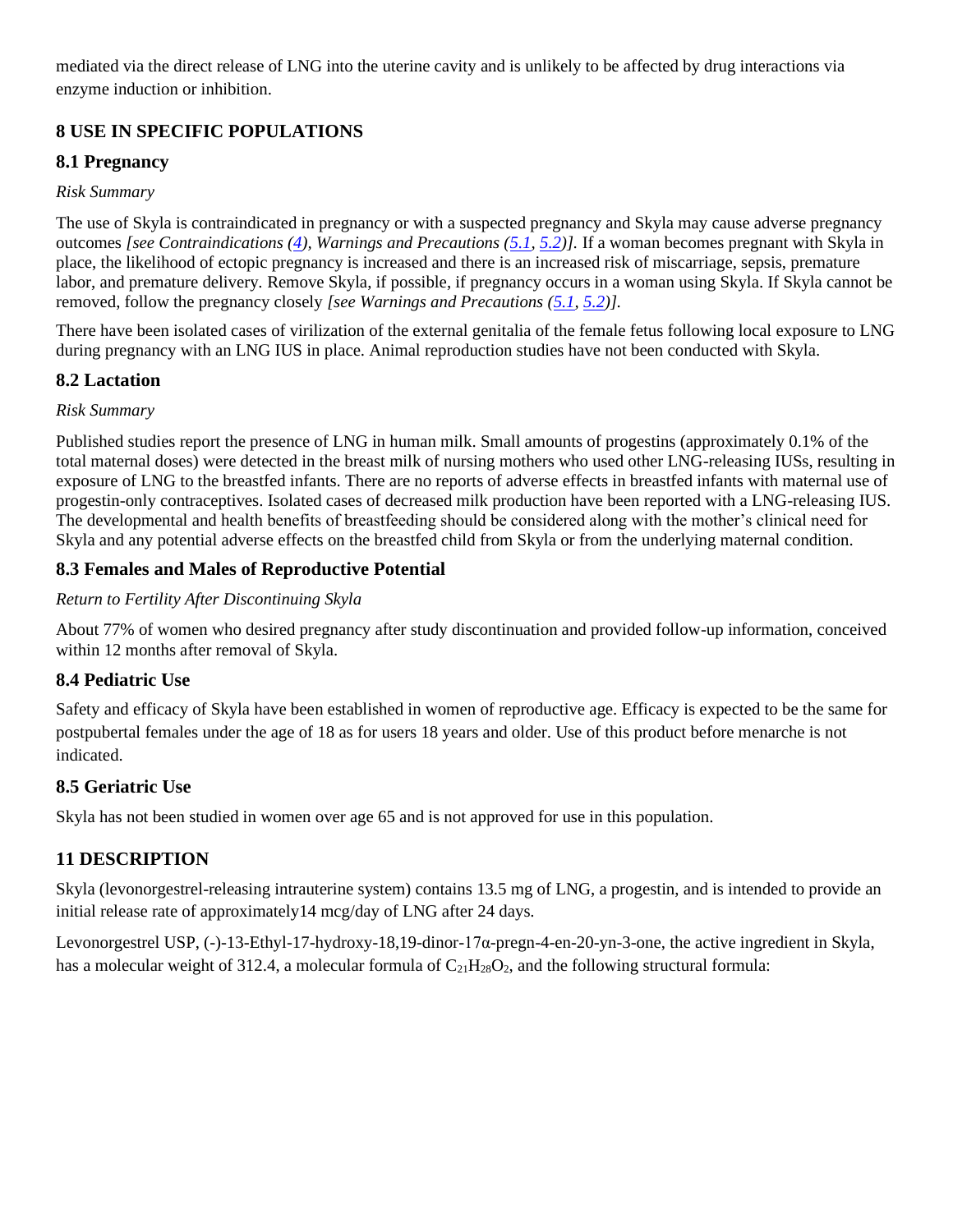

#### **11.1 Skyla**

Skyla consists of a T-shaped polyethylene frame (T-body) with a steroid reservoir (hormone elastomer core) around the vertical stem. The white T-body has a loop at one end of the vertical stem and two horizontal arms at the other end. The reservoir consists of a whitish or pale yellow cylinder, made of a mixture of LNG and silicone (polydimethylsiloxane), containing a total of 13.5 mg LNG. The reservoir is covered by a semi-opaque silicone membrane, composed of polydimethylsiloxane and colloidal silica. A ring composed of 99.95% pure silver is located at the top of the vertical stem close to the horizontal arms and is visible by ultrasound. The polyethylene of the T-body is compounded with barium sulfate, which makes it radiopaque. A monofilament brown polyethylene removal thread is attached to a loop at the end of the vertical stem of the T-body. The polyethylene of the removal thread contains iron oxide as a colorant (see Figure 10).

The components of Skyla, including its packaging, are not manufactured using natural rubber latex.





#### <span id="page-18-0"></span>**11.2 Inserter**

Skyla is packaged sterile within an inserter. The inserter (Figure 11), which is used for insertion of Skyla into the uterine cavity, consists of a symmetric two-sided body and slider that are integrated with flange, lock, pre-bent insertion tube and plunger. The outer diameter of the insertion tube is 3.8 mm. The vertical stem of Skyla is loaded in the insertion tube at the tip of the inserter. The arms are pre-aligned in the horizontal position. The removal threads are contained within the insertion tube and handle. Once Skyla has been placed, the inserter is discarded.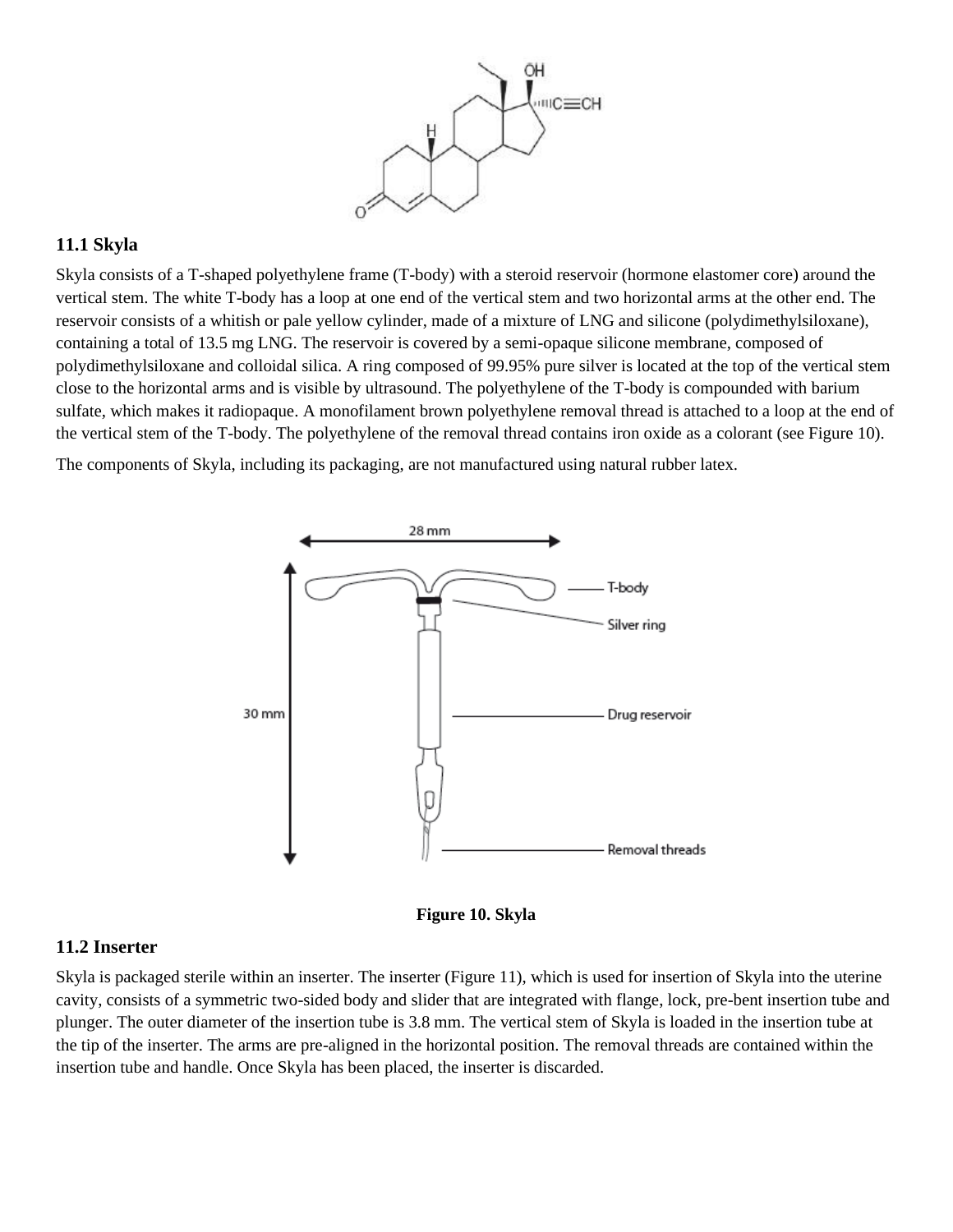

**Figure 11. Diagram of Inserter**

# **12 CLINICAL PHARMACOLOGY**

## **12.1 Mechanism of Action**

The local mechanism by which continuously released LNG contributes to the contraceptive effectiveness of Skyla has not been conclusively demonstrated. Studies of Skyla and similar LNG IUS prototypes have suggested several mechanisms that prevent pregnancy: thickening of cervical mucus preventing passage of sperm into the uterus, inhibition of sperm capacitation or survival, and alteration of the endometrium**.**

## **12.2 Pharmacodynamics**

Skyla has mainly local progestogenic effects in the uterine cavity. The local concentrations of LNG lead to morphological changes including stromal pseudodecidualization, glandular atrophy, a leukocytic infiltration and a decrease in glandular and stromal mitoses.

In clinical trials with Skyla, ovulation was assessed based on serum progesterone values >2.5 ng/mL in one study and serum progesterone values >2.5 ng/mL together with serum estradiol levels <27.24 pg/mL in another study. Evidence of ovulation by these criteria was seen in 34 out of 35 women in the first year, in 26 out of 27 women in the second year, and in all 26 women in the third year*.*

## <span id="page-19-0"></span>**12.3 Pharmacokinetics**

## *Absorption*

Low doses of LNG are administered into the uterine cavity with the Skyla intrauterine delivery system. The *in vivo* release rate is approximately 14 mcg/day after 24 days and is reduced to approximately 10 mcg/day after 60 days and then declines progressively to approximately 6 mcg/day after 1 year and 5 mcg/day after 3 years. The average LNG *in vivo* release rate is approximately 8 mcg/day over the first year of use and 6 mcg/day over the period of 3 years.

In a subset of 7 subjects, the maximum observed serum LNG concentration (mean  $\pm SD$ ) was  $192 \pm 105$  pg/mL, reached after 2 days (median) of Skyla insertion. Thereafter, the LNG serum concentrations (mean  $\pm$ SD) at year 1, 2, and 3 were  $77 \pm 21$  pg/mL,  $62 \pm 38$  pg/mL, and  $72 \pm 29$  pg/mL, respectively. A population pharmacokinetic evaluation based on a broader database (>1000 patients) showed similar concentration data of  $168 \pm 46$  pg/mL at 7 days after placement. Thereafter, LNG serum concentrations decline slowly to a value  $61 \pm 19$  pg/mL after 3 years.

## *Distribution*

The apparent volume of distribution of LNG is reported to be approximately 1.8 L/kg. LNG is bound non-specifically to serum albumin and specifically to sex hormone binding globulin (SHBG). Accordingly, changes in the concentration of SHBG in serum result in an increase (at higher SHBG concentration) or a decrease (at lower SHBG concentration) of the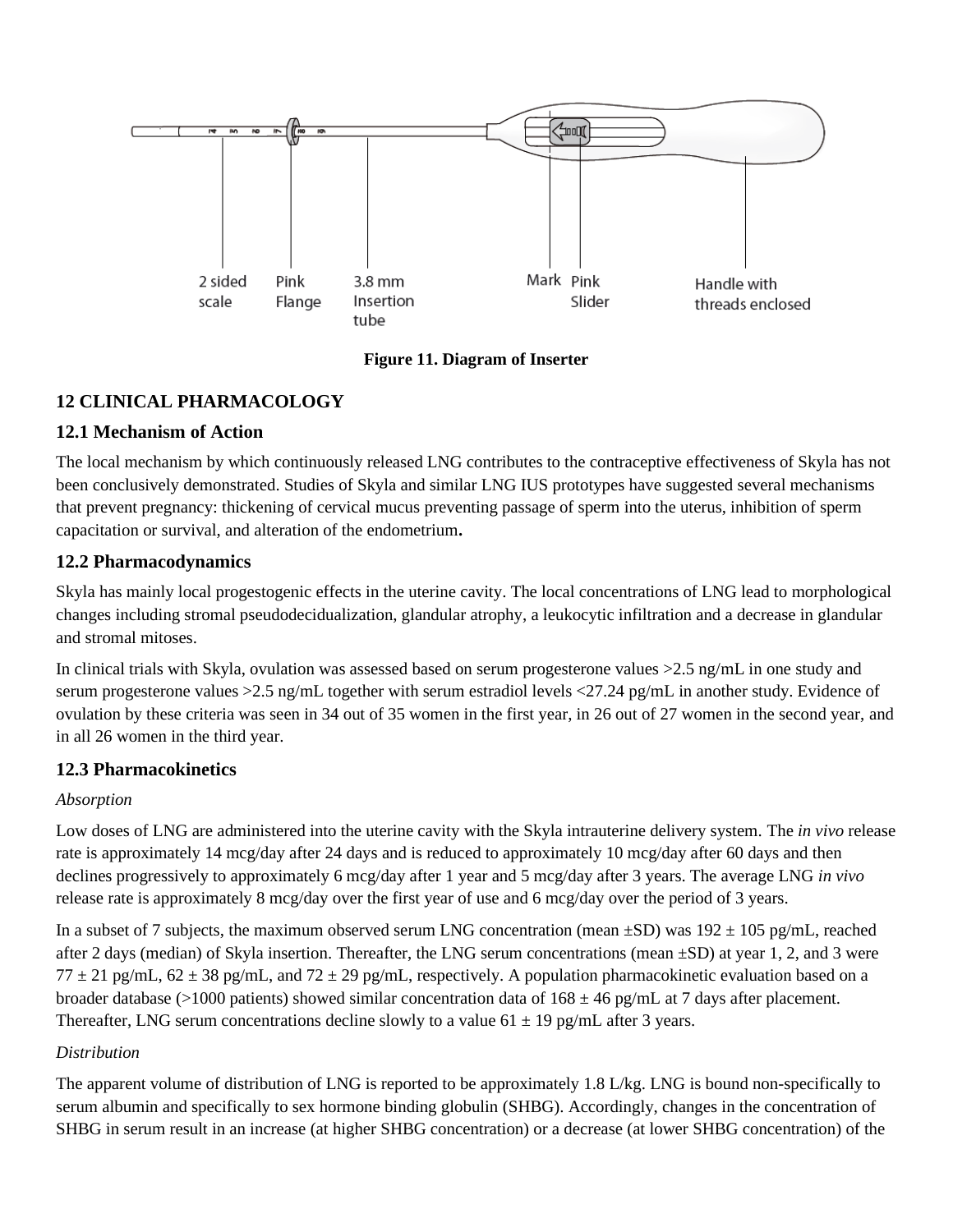total LNG concentration in serum. In a subset of 7 subjects, the concentration of SHBG declined by a mean value of 18% within 2 weeks after insertion of Skyla and remained relatively stable over the 3 year period of use. Less than 2% of the circulating LNG is present as free steroid.

#### *Elimination*

Following intravenous administration of 0.09 mg LNG to healthy volunteers, the total clearance of LNG is approximately 1 mL/min/kg and the elimination half-life is approximately 20 hours. Metabolic clearance rates may differ among individuals by several-fold, and this may account in part for wide individual variations in LNG concentrations seen in individuals using LNG–containing contraceptive products.

#### Metabolism

Following absorption, LNG is extensively metabolized. The most important metabolic pathways are the reduction of the Δ4-3-oxo group and hydroxylations at positions 2α, 1β and 16β, followed by conjugation. Significant amounts of conjugated and unconjugated 3α, 5β- are also present in serum, along with much smaller amounts of 3α, 5αtetrahydrolevonorgestrel and 16β-hydroxylevonorgestrel. CYP3A4 is the main enzyme involved in the oxidative metabolism of LNG.

#### Excretion

LNG and its phase I metabolites are excreted primarily as glucuronide conjugates. About 45% of LNG and its metabolites are excreted in the urine and about 32% are excreted in feces, mostly as glucuronide conjugates.

#### *Specific Populations*

Pediatric: Safety and efficacy of Skyla have been established in women of reproductive age. Use of this product before menarche is not indicated*.* 

In a one-year phase 3 study in post-menarcheal female adolescents (mean age 16.2, range 12 to 18 years) using Skyla, the population pharmacokinetic analysis of 278 adolescents showed mean estimated LNG serum concentrations slightly higher (approximately 10%) in adolescents compared to prior data in adults. This correlates to the generally lower body weight in adolescents. The ranges estimated for adolescents lie within the ranges estimated for adults.

Geriatric: Skyla has not been studied in women over age 65 and is not approved for use in this population*.*

Race: A three-year phase 3 study in the Asian-Pacific region (93% Asian women, the majority of whom were Chinese, 7% other ethnicities) using Skyla was performed. The population pharmacokinetic analysis of the Asian (Chinese) population in this study showed that estimated LNG serum concentrations in Asian women were slightly higher (approximately 4 to 16%) than those in another phase 3 study which was performed in mainly Caucasian women (79.7%). This slightly higher exposure might be explained by the lower body weight of Asian women.

Hepatic Impairment: No studies were conducted to evaluate the effect of hepatic disease on the disposition of Skyla*.*

Renal Impairment: No formal studies were conducted to evaluate the effect of renal disease on the disposition of Skyla.

#### *Drug-Drug Interactions*

No drug-drug interaction studies were conducted with Skyla *[see Drug Interactions [\(7\)](#page-16-0)]*.

## **13 NONCLINICAL TOXICOLOGY**

## **13.1 Carcinogenesis, Mutagenesis, Impairment of Fertility**

*[See Warnings and Precautions [\(5.9\)](#page-13-1).]*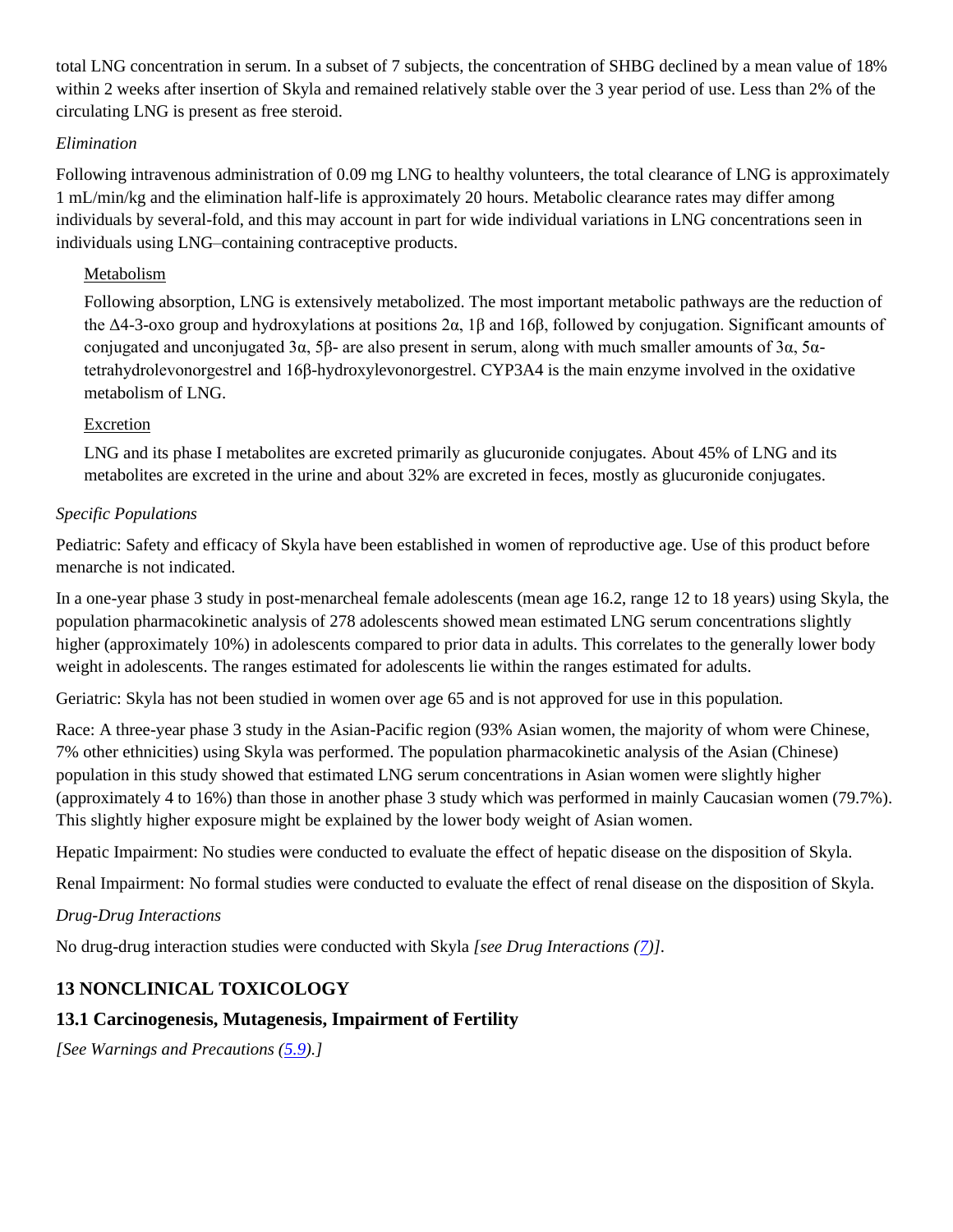## **14 CLINICAL STUDIES**

The contraceptive efficacy of Skyla was evaluated in a clinical trial that enrolled generally healthy women aged 18–35, 1,432 of whom received Skyla. Of these, 38.8 % (556) were nulliparous women, and 819 women completed 3 years of use. The trial was a multicenter, multi-national, randomized open-label study conducted in 11 countries in Europe, Latin America, the US and Canada. Women less than six weeks postpartum, with a history of ectopic pregnancy, with clinically significant ovarian cysts or with HIV or otherwise at high risk for sexually transmitted infections were excluded. A total of 540 (37.7%) were treated at US sites and 892 (62.3%) were at non-US sites. The racial demographics of enrolled women who received Skyla was: Caucasian (79.7%), Hispanic (11.5%), Black/African Americans (5.2%), Other (2.7%) and Asian (0.8%). The weight range was 38 to 155 kg (mean weight: 68.7 kg) and mean BMI was  $25.3 \text{ kg/m}^2$  (range 16– 55 kg/m<sup>2</sup>). The clinical trial had no upper or lower weight or BMI limit. Of Skyla-treated women, 21.9% discontinued the study treatment due to an adverse event, 4.4% were lost to follow up, 1.8% withdrew for unspecified reasons, 1.1% discontinued due to protocol deviation, 0.6% discontinued due to pregnancy, and 13.0% discontinued due to other reasons.

The pregnancy rate calculated as the Pearl Index (PI) in women aged 18–35 years was the primary efficacy endpoint used to assess contraceptive reliability. The PI was calculated based on 28-day equivalent exposure cycles; evaluable cycles excluded those in which back-up contraception was used unless a pregnancy occurred in that cycle. Skyla-treated women provided 15,763 evaluable 28-day cycle equivalents in the first year and 39,368 evaluable cycles over the three year treatment period. The PI estimate for the first year of use based on the 5 pregnancies that occurred after the onset of treatment and within 7 days after Skyla removal or expulsion was 0.41 with a 95% upper confidence limit of 0.96. The cumulative 3-year pregnancy rate, based on 10 pregnancies, estimated by the Kaplan-Meier method was 0.9 per 100 women or 0.9%, with a 95% upper confidence limit of 1.7%.

# **15 REFERENCES**

<sup>1</sup> [http://www.cdc.gov/std/tg2015/pid.htm.](http://www.cdc.gov/std/tg2015/pid.htm) Accessed August 22, 2016.

## **16 HOW SUPPLIED/STORAGE AND HANDLING**

Skyla (levonorgestrel-releasing intrauterine system), containing a total of 13.5 mg LNG, is available in a carton of one sterile unit. NDC# 50419-422-01

Skyla is supplied sterile. Skyla is sterilized with ethylene oxide. Do not resterilize. For single use only. Do not use if the inner package is damaged or open. Insert before the end of the month shown on the label.

Store at 25°C (77°F); with excursions permitted between 15–30°C (59–86°F) [see USP Controlled Room Temperature].

## **17 PATIENT COUNSELING INFORMATION**

Advise the patient to read the FDA-approved patient labeling (Patient Information)

- **Sexually Transmitted Infections:** Advise the patient that this product does not protect against HIV infection (AIDS) and other sexually transmitted infections (STIs).
- **Risk of Ectopic Pregnancy:** Advise the patient about the risks of ectopic pregnancy, including the loss of fertility. Teach her to recognize and report to her healthcare provider promptly any symptoms of ectopic pregnancy. *[See Warnings and Precautions [\(5.1\)](#page-10-1).]*
- **Risks of Intrauterine Pregnancy:** Advise the patient to contact her healthcare provider if she thinks she might be pregnant. Inform the patient about the risks of intrauterine pregnancy while using Skyla, including the risks of leaving Skyla in place and the risks of removing Skyla or probing of the uterus. If Skyla cannot be removed in a pregnant patient, advise her to report immediately any symptom that suggests complications of the pregnancy. Advise her of isolated reports of virilization of the female fetus following local exposure to LNG during pregnancy with an LNG IUS in place. *[See Warnings and Precautions [\(5.2\)](#page-10-0) and Use in Special Populations [\(8.1\)](#page-17-0).]*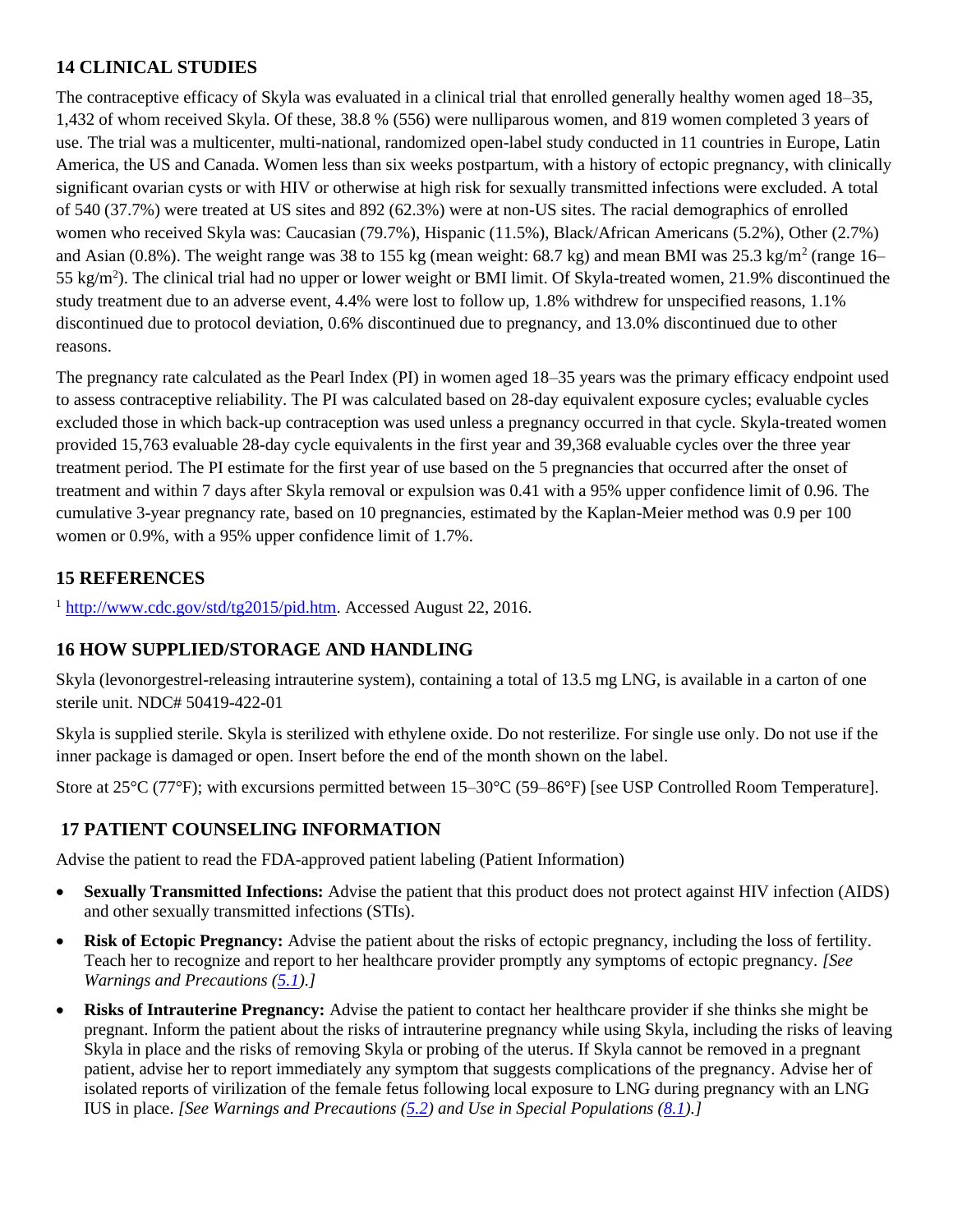- **Sepsis:** Advise the patient that severe infection or sepsis, including Group A streptococcal sepsis (GAS), can occur within the first few days after Skyla is inserted. Instruct her to contact a healthcare provider immediately if she develops severe pain or fever shortly after Skyla is inserted. *[See Warnings and Precautions (5.3).]*
- **Pelvic Infection:** Advise the patient about the possibility of pelvic infections including PID and that these infections can cause tubal damage leading to ectopic pregnancy or infertility, or infrequently can necessitate hysterectomy, or cause death. Teach patients to recognize and report to their healthcare provider promptly any symptoms of pelvic infection. These symptoms include development of menstrual disorders (prolonged or heavy bleeding), unusual vaginal discharge, abdominal or pelvic pain or tenderness, dyspareunia, chills, and fever. *[See Warnings and Precautions [\(5.4\)](#page-11-1).]*
- **Perforation and Expulsion:** Advise the patient that the IUS may be expelled from or perforate the uterus and instruct her on how she can check that the threads still protrude from the cervix. Inform her that excessive pain or vaginal bleeding during Skyla placement, worsening pain or bleeding after placement, or the inability to feel Skyla strings may occur with Skyla perforation and expulsion. Caution her not to pull on the threads and displace Skyla. Inform her that there is no contraceptive protection if Skyla is displaced or expelled. Instruct the patient to contact her healthcare provider if she cannot feel the threads and to avoid intercourse or use a non-hormonal back-up birth control (such as condoms or spermicide) until the location of Skyla has been confirmed. Advise her that if perforation occurs, Skyla will have to be located and removed; surgery may be required. *[See Warnings and Precautions [\(5.5,](#page-11-2) [5.6,](#page-12-0) [5.10\)](#page-13-0).]*
- **Ovarian Cysts:** Advise the patient regarding the risk of ovarian cysts and that cysts can cause clinical symptoms including pelvic pain, abdominal pain or dyspareunia. Advise the patient to contact her healthcare provider if she experiences these symptoms. *[See Warnings and Precautions [\(5.7\)](#page-12-1).]*
- **Bleeding Pattern Alterations:** Advise the patient that irregular or prolonged bleeding and spotting, and/or cramps may occur during the first few weeks after insertion. Inform the patient that, during the first 3–6 months of Skyla use, the number of bleeding and spotting days may be higher and bleeding patterns may be irregular. If her symptoms continue or are severe, she should report them to her healthcare provider. *[See Warnings and Precautions [\(5.8\)](#page-12-2).]*
- **Clinical Considerations for Use and Removal:** Advise the patient to contact her healthcare provider if she experiences any of the following:
	- A stroke or heart attack
	- Very severe or migraine headaches
	- Unexplained fever
	- Yellowing of the skin or whites of the eyes, as these may be signs of serious liver problems
	- Pregnancy or suspected pregnancy
	- Pelvic pain, abdominal pain, or pain during sex
	- HIV positive seroconversion in herself or her partner
	- Possible exposure to STIs
	- Unusual vaginal discharge or genital sores
	- Severe vaginal bleeding or bleeding that lasts a long time, or if she misses a menstrual period
	- Inability to feel Skyla's threads
- **Magnetic Resonance Imaging (MRI) Safety Information:** Inform the patient that Skyla can be safely scanned with MRI only under specific conditions *[see Warnings and Precautions [\(5.11\)](#page-14-0)].* Instruct patients who will have an MRI to tell their doctor that they have Skyla.

Manufactured for:

Bayer HealthCare Pharmaceuticals Inc. Whippany, NJ 07981 © 2013, Bayer HealthCare Pharmaceuticals Inc. All rights reserved.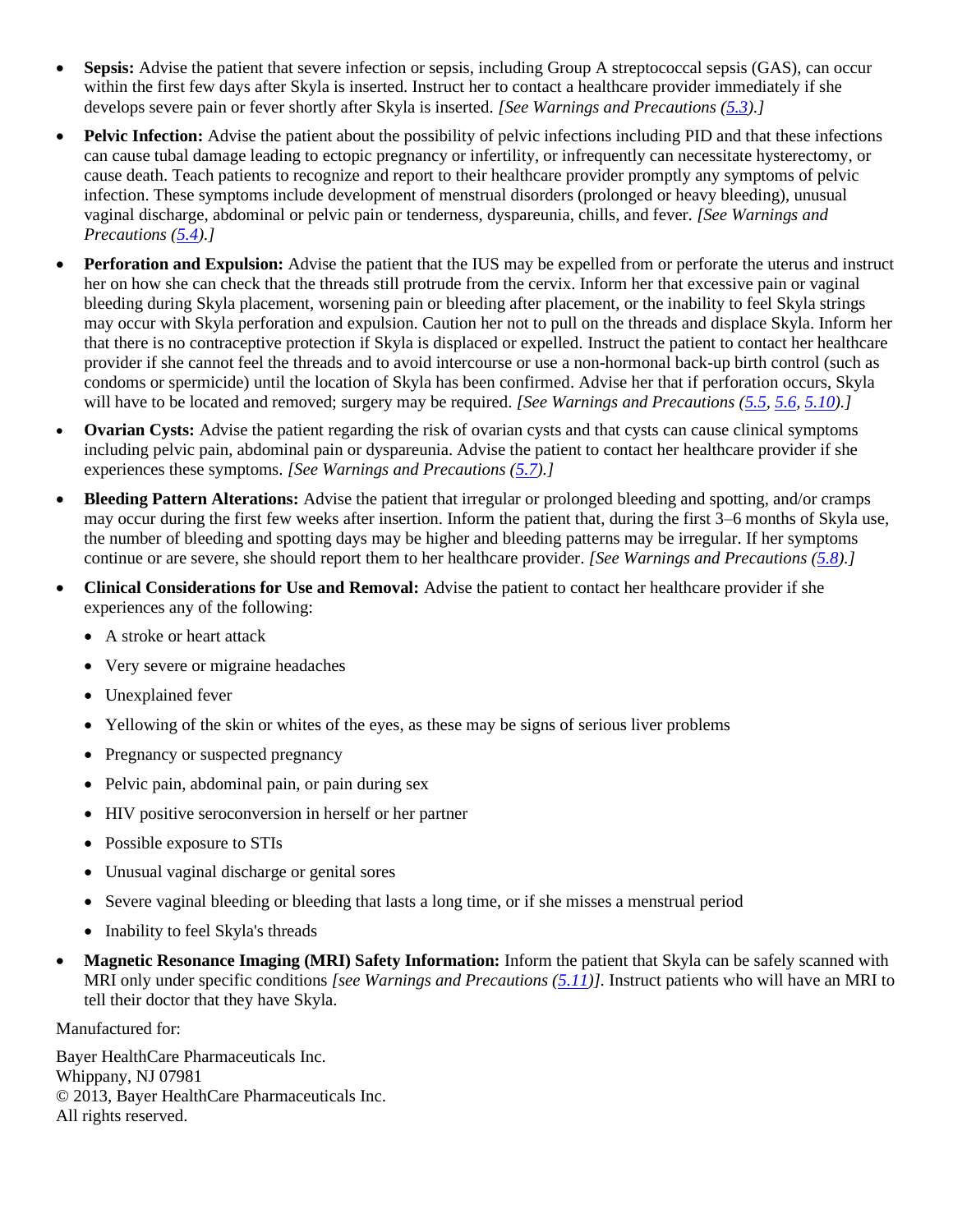# **Patient Information Skyla (sky-lah)**

## (levonorgestrel-releasing intrauterine system)

Read this Patient Information carefully before you decide if Skyla is right for you. This information does not take the place of talking with your gynecologist or other healthcare provider who specializes in women's health. If you have any questions about Skyla, ask your healthcare provider. You should also learn about other birth control methods to choose the one that is best for you.

## **Skyla does not protect against HIV infection (AIDS) and other sexually transmitted infections (STIs).**

## **What is Skyla?**

- Skyla is a hormone-releasing system placed in your uterus by your healthcare provider to prevent pregnancy for up to 3 years.
- Skyla can be removed by your healthcare provider at any time.
- Skyla can be used whether or not you have given birth to a child.

Skyla is a small, flexible plastic T-shaped system that slowly releases a progestin hormone called levonorgestrel (LNG) that is often used in birth control pills. Because Skyla releases LNG into your uterus, only small amounts of the hormone enter your blood. Skyla does not contain estrogen.

Two thin threads are attached to the stem (lower end) of Skyla. The threads are the only part of Skyla you can feel when Skyla is in your uterus; however, unlike a tampon string, the threads do not extend outside your body.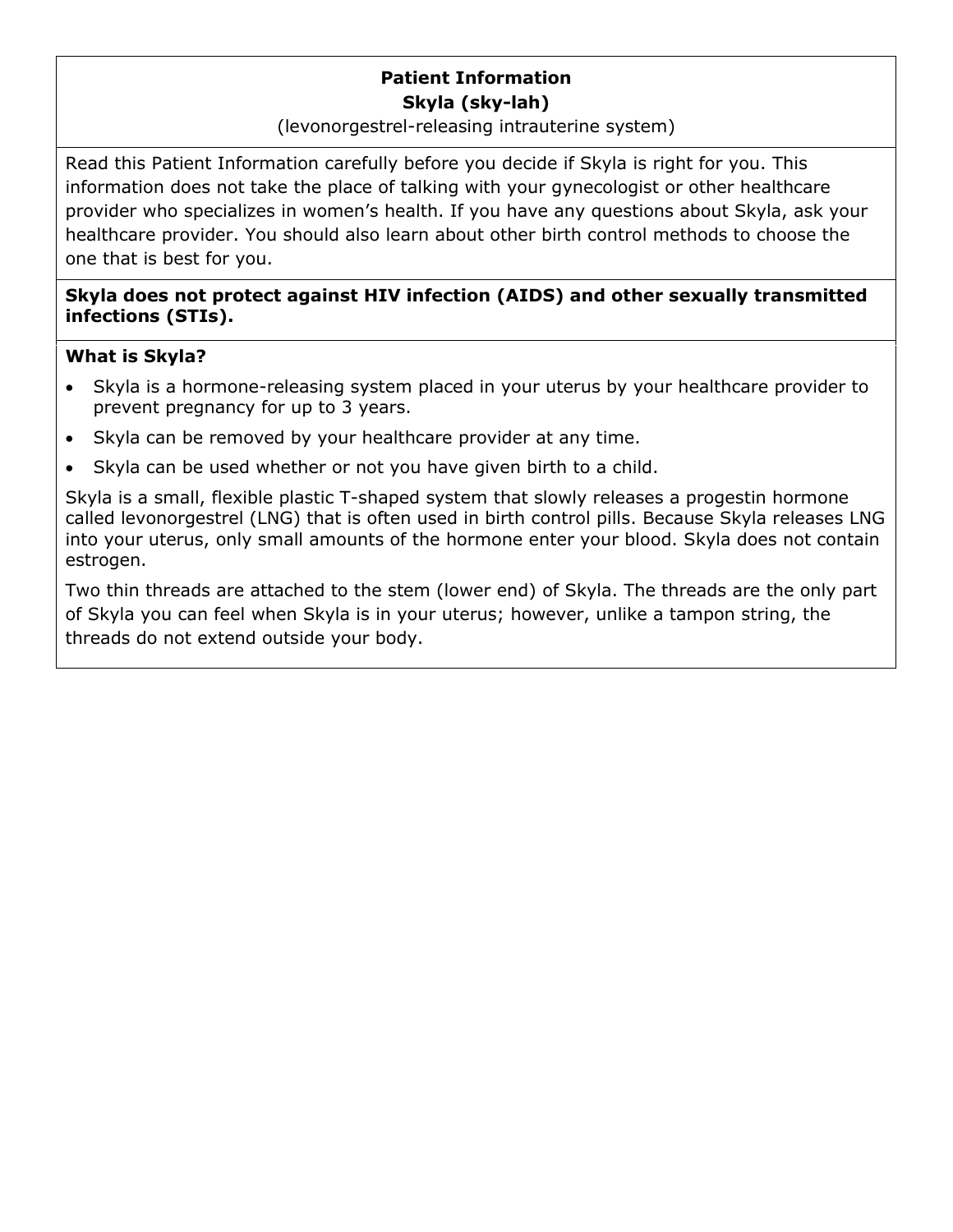

# **What if I need birth control for more than 3 years?**

Skyla must be removed after 3 years. Your healthcare provider can place a new Skyla during the same office visit if you choose to continue using Skyla.

# **What if I want to stop using Skyla?**

Skyla is intended for use up to 3 years, but you can stop using Skyla at any time by asking your healthcare provider to remove it. You could become pregnant as soon as Skyla is removed, so you should use another method of birth control if you do not want to become pregnant. Talk to your healthcare provider about the best birth control methods for you, because your new method may need to be started 7 days before Skyla is removed to prevent pregnancy.

## **What if I change my mind about birth control and want to become pregnant in less than 3 years?**

Your healthcare provider can remove Skyla at any time. You may become pregnant as soon as Skyla is removed. About 3 out of 4 women who want to become pregnant will become pregnant sometime in the first year after Skyla is removed.

# **How does Skyla work?**

Skyla may work in several ways including thickening cervical mucus, inhibiting sperm movement, reducing sperm survival, and thinning the lining of your uterus. It is not known exactly how these actions work together to prevent pregnancy.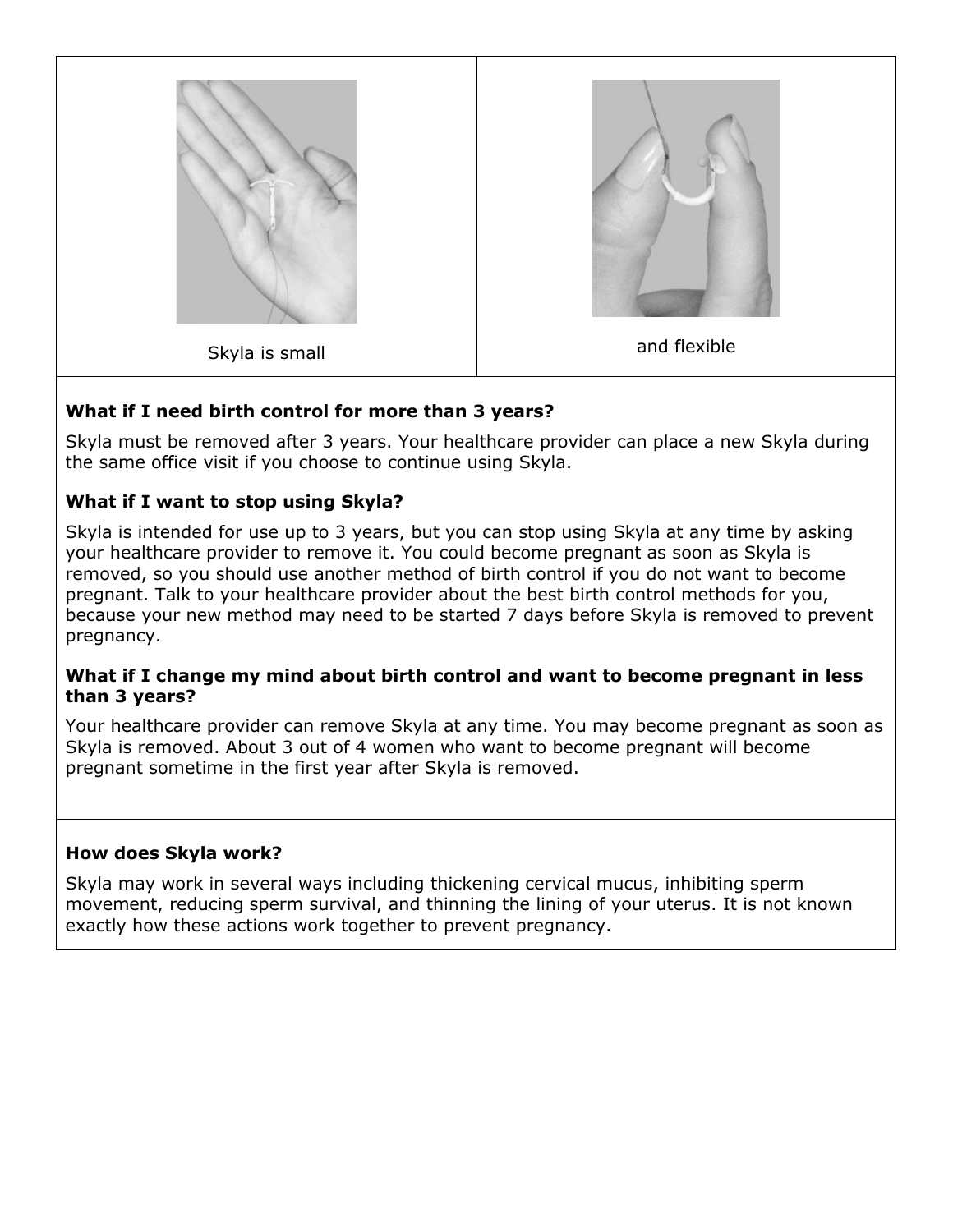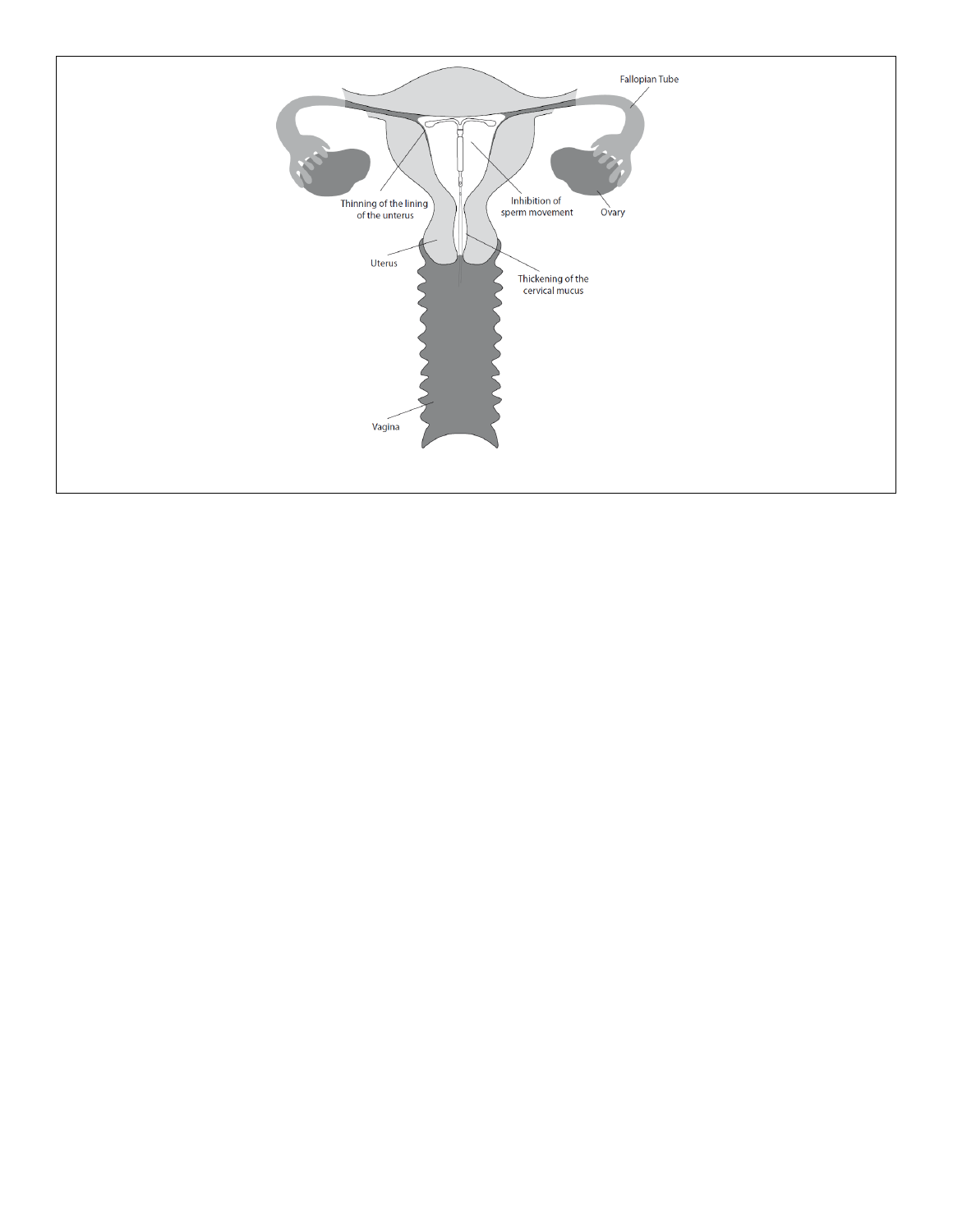## **How well does Skyla work for contraception?**

The following chart shows the chance of getting pregnant for women who use different methods of birth control. Each box on the chart contains a list of birth control methods that are similar in effectiveness. The most effective methods are at the top of the chart. The box on the bottom of the chart shows the chance of getting pregnant for women who do not use birth control and are trying to get pregnant.

Skyla, an intrauterine device (IUD), also known as an intrauterine system (IUS), is in the box at the top of the chart.



## **Who might use Skyla?**

You might choose Skyla if you: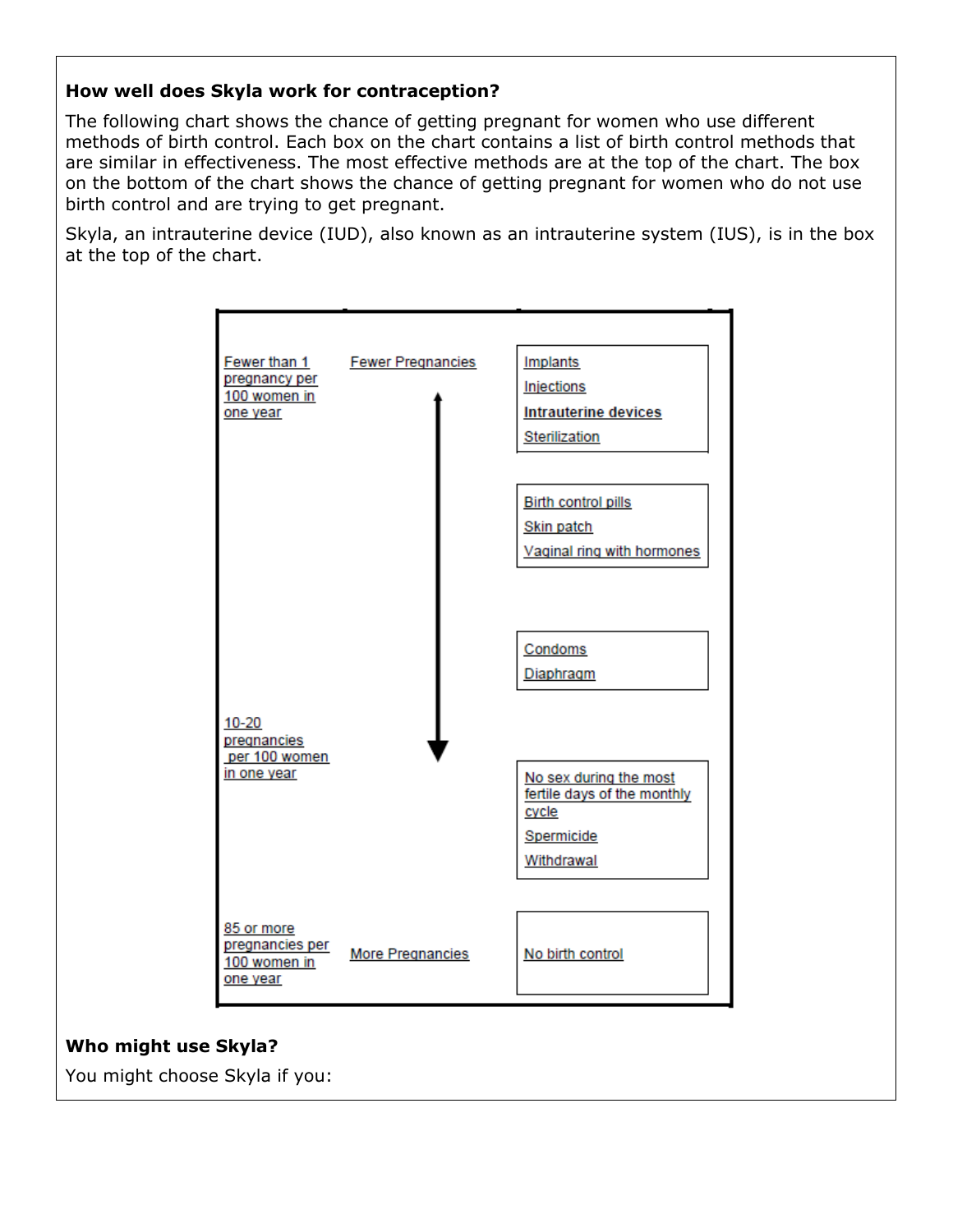- want long-term birth control that provides a low chance of getting pregnant (less than 1 in 100)
- want birth control that works continuously for up to 3 years
- want birth control that is reversible
- want a birth control method that you do not need to take daily
- are willing to use a birth control method that is placed in the uterus
- want birth control that does not contain estrogen

# **Do not use Skyla if you:**

- are or might be pregnant; Skyla cannot be used as an emergency contraceptive
- have a serious pelvic infection called pelvic inflammatory disease (PID) or have had PID in the past unless you have had a normal pregnancy after the infection went away
- have an untreated genital infection now
- have had a serious pelvic infection in the past 3 months after a pregnancy
- can get infections easily. For example, if you:
	- $\circ$  have multiple sexual partners or your partner has multiple sexual partners
	- o have problems with your immune system
	- o use or abuse intravenous drugs
- have or suspect you might have cancer of the uterus or cervix
- have bleeding from the vagina that has not been explained
- have liver disease or a liver tumor
- have breast cancer or any other cancer that is sensitive to progestin (a female hormone), now or in the past
- have an intrauterine device in your uterus already
- have a condition of the uterus that changes the shape of the uterine cavity, such as large fibroid tumors
- are allergic to levonorgestrel, silicone, polyethylene, silver, silica, barium sulfate or iron oxide

## **Before having Skyla placed, tell your healthcare provider about all of your medical conditions including if you:**

- have any of the conditions listed above
- have had a heart attack
- have had a stroke
- were born with heart disease or have problems with your heart valves
- have problems with blood clotting or take medicine to reduce clotting
- have high blood pressure
- recently had a baby or are breastfeeding
- have severe headaches or migraine headaches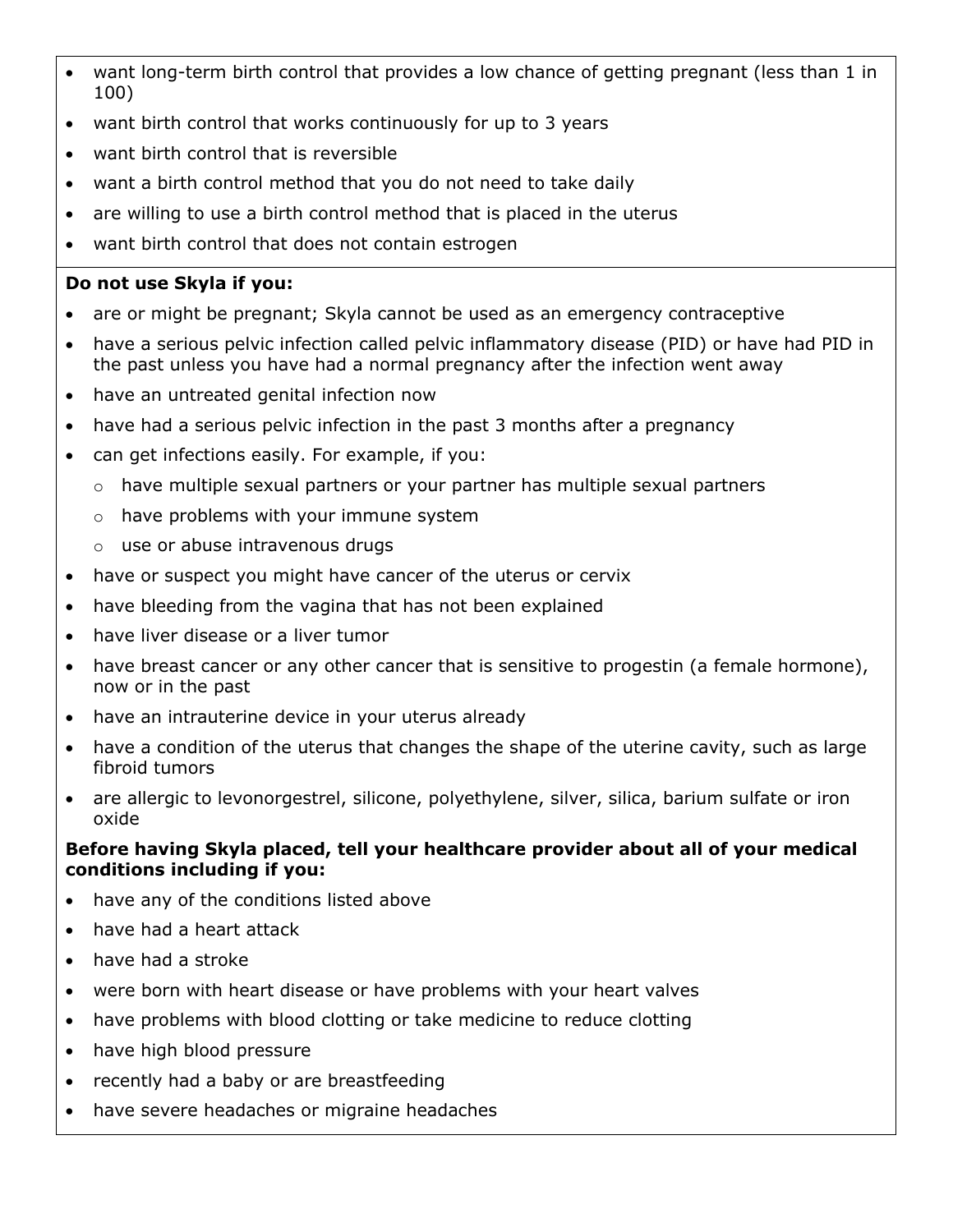• have AIDS, HIV, or any other sexually transmitted infection

Tell your healthcare provider about all of the medicines you take, including prescription and over-the-counter medicines, vitamins, and herbal supplements.

## **How is Skyla placed?**

Skyla is placed by your healthcare provider during an in-office visit or immediately after giving birth.

First, your healthcare provider will examine your pelvis to find the exact position of your uterus. Your healthcare provider will then clean your vagina and cervix with an antiseptic solution and slide a slim plastic tube containing Skyla through the cervix into your uterus. Your healthcare provider will then remove the plastic tube and leave Skyla in your uterus. Your healthcare provider will cut the threads to the right length.

You may experience pain, bleeding or dizziness during and after placement. If your symptoms do not pass within 30 minutes after placement, Skyla may not have been placed correctly. Your healthcare provider will examine you to see if Skyla needs to be removed or replaced.

# **Should I check that Skyla is in place?**

Yes, you should check that Skyla is in proper position by feeling the removal threads. It is a good habit to do this 1 time a month. Your healthcare provider should teach you how to check that Skyla is in place. First, wash your hands with soap and water. You can check by reaching up to the top of your vagina with clean fingers to feel the removal threads. Do not pull on the threads. If you feel more than just the threads or if you cannot feel the threads, Skyla may not be in the right position and may not prevent pregnancy. Avoid intercourse or use nonhormonal back-up birth control (such as condoms or spermicide) and ask your healthcare provider to check that Skyla is still in the right place.

## **How soon after placement of Skyla should I return to my healthcare provider?**

Call your healthcare provider if you have any questions or concerns (see "When should I call my healthcare provider?"). Otherwise, you should return to your healthcare provider for a follow-up visit 4 to 6 weeks after Skyla is placed to make sure that Skyla is in the right position.

## **Can I use tampons or menstrual cups with Skyla?**

Yes, tampons or menstrual cups may be used with Skyla. Change tampons or menstrual cups with care to avoid pulling the threads of Skyla. If you think you may have pulled Skyla out of place, avoid intercourse or use a non-hormonal back-up birth control (such as condoms or spermicide), and contact your healthcare provider.

# **What if I become pregnant while using Skyla?**

Call your healthcare provider right away if you think you may be pregnant. If possible, also do a urine pregnancy test. If you get pregnant while using Skyla, you may have an ectopic pregnancy. This means that the pregnancy is not in the uterus. Unusual vaginal bleeding or abdominal pain may be a sign of ectopic pregnancy.

Ectopic pregnancy is a medical emergency that often requires surgery. Ectopic pregnancy can cause internal bleeding, infertility, and even death.

There are also risks if you get pregnant while using Skyla and the pregnancy is in the uterus. Severe infection, miscarriage, premature delivery, and even death can occur with pregnancies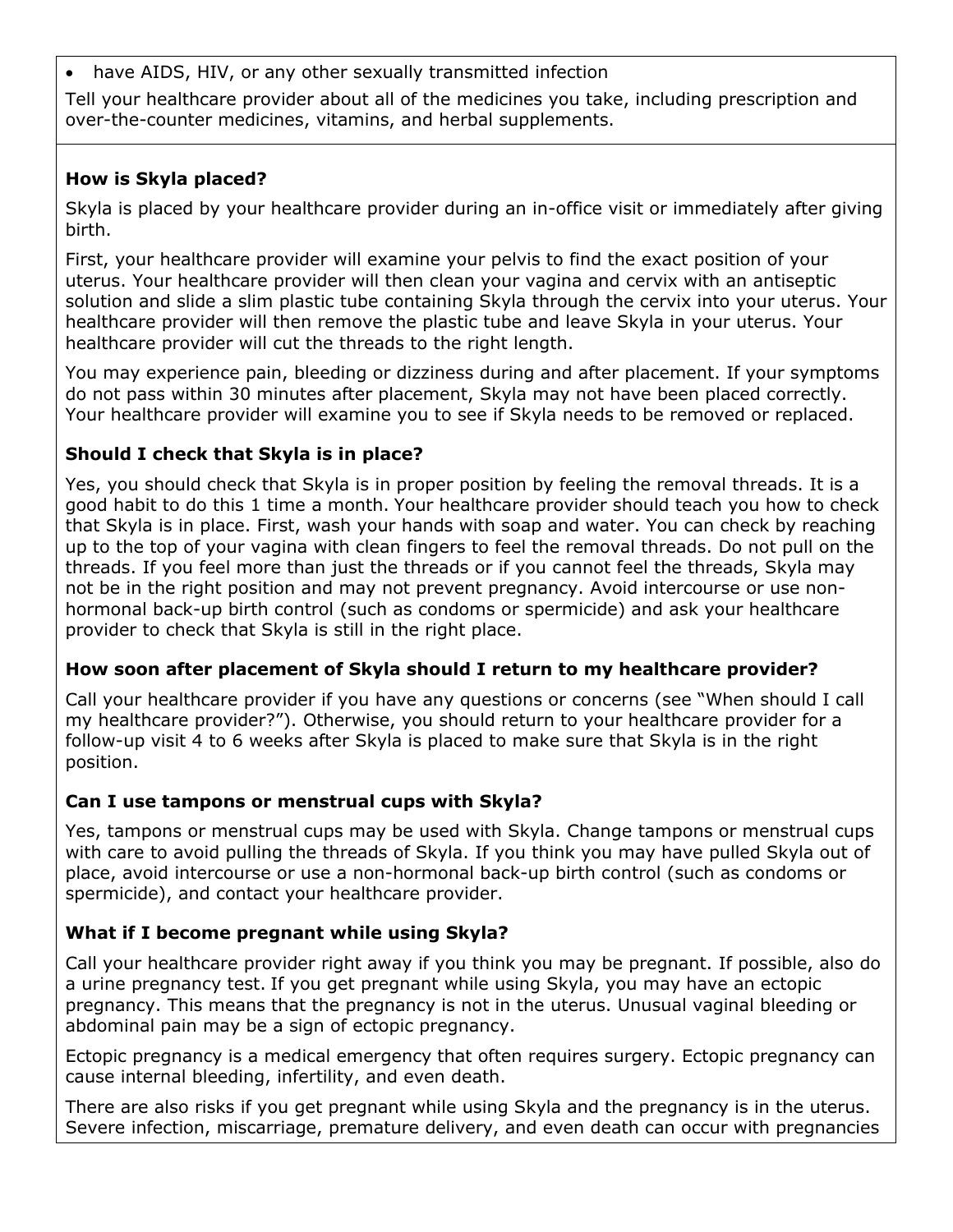that continue with an intrauterine device (IUD). Because of this, your healthcare provider may try to remove Skyla, even though removing it may cause a miscarriage. If Skyla cannot be removed, talk with your healthcare provider about the benefits and risks of continuing the pregnancy and possible effects of the hormone on your unborn baby.

If you continue your pregnancy, see your healthcare provider regularly. Call your healthcare provider right away if you get flu-like symptoms, fever, chills, cramping, pain, bleeding, vaginal discharge, or fluid leaking from your vagina. These may be signs of infection.

## **How will Skyla change my periods?**

For the first 3 to 6 months, your period may become irregular and the number of bleeding days may increase. You may also have frequent spotting or light bleeding. Some women have heavy bleeding during this time. You may also have cramping during the first few weeks. After you have used Skyla for a while, the number of bleeding and spotting days is likely to lessen. For some women, periods will stop altogether. When Skyla is removed, your menstrual periods should return.

## **Is it safe to breastfeed while using Skyla?**

You may use Skyla when you are breastfeeding. Skyla is not likely to affect the quality or amount of your breast milk or the health of your nursing baby. However, isolated cases of decreased milk production have been reported. The risk of Skyla going into the wall of the uterus (becoming embedded) or going through the wall of the uterus is increased if Skyla is inserted while you are breastfeeding.

## **Will Skyla interfere with sexual intercourse?**

You and your partner should not feel Skyla during intercourse. Skyla is placed in the uterus, not in the vagina. Sometimes your partner may feel the threads. If this occurs, or if you or your partner experience pain during sex, talk with your healthcare provider.

## **Can I have an MRI with Skyla in place?**

Skyla can be safely scanned with MRI only under specific conditions. Before you have an MRI, tell your healthcare provider that you have Skyla, an intrauterine device (IUD), in place.

## **What are the possible side effects of Skyla?**

## **Skyla can cause serious side effects, including:**

- **Ectopic pregnancy and intrauterine pregnancy risks.** There are risks if you become pregnant while using Skyla (see "What if I become pregnant while using Skyla?").
- **Life-threatening infection.** Life-threatening infection can occur within the first few days after Skyla is placed. Call your healthcare provider immediately if you develop severe pain or fever shortly after Skyla is placed.
- **Pelvic inflammatory disease (PID).** Some IUD users get a serious pelvic infection called pelvic inflammatory disease. PID is usually sexually transmitted. You have a higher chance of getting PID if you or your partner has sex with other partners. PID can cause serious problems such as infertility, ectopic pregnancy or pelvic pain that does not go away. PID is usually treated with antibiotics. More serious cases of PID may require surgery including removal of the uterus (hysterectomy). In rare cases, infections that start as PID can even cause death.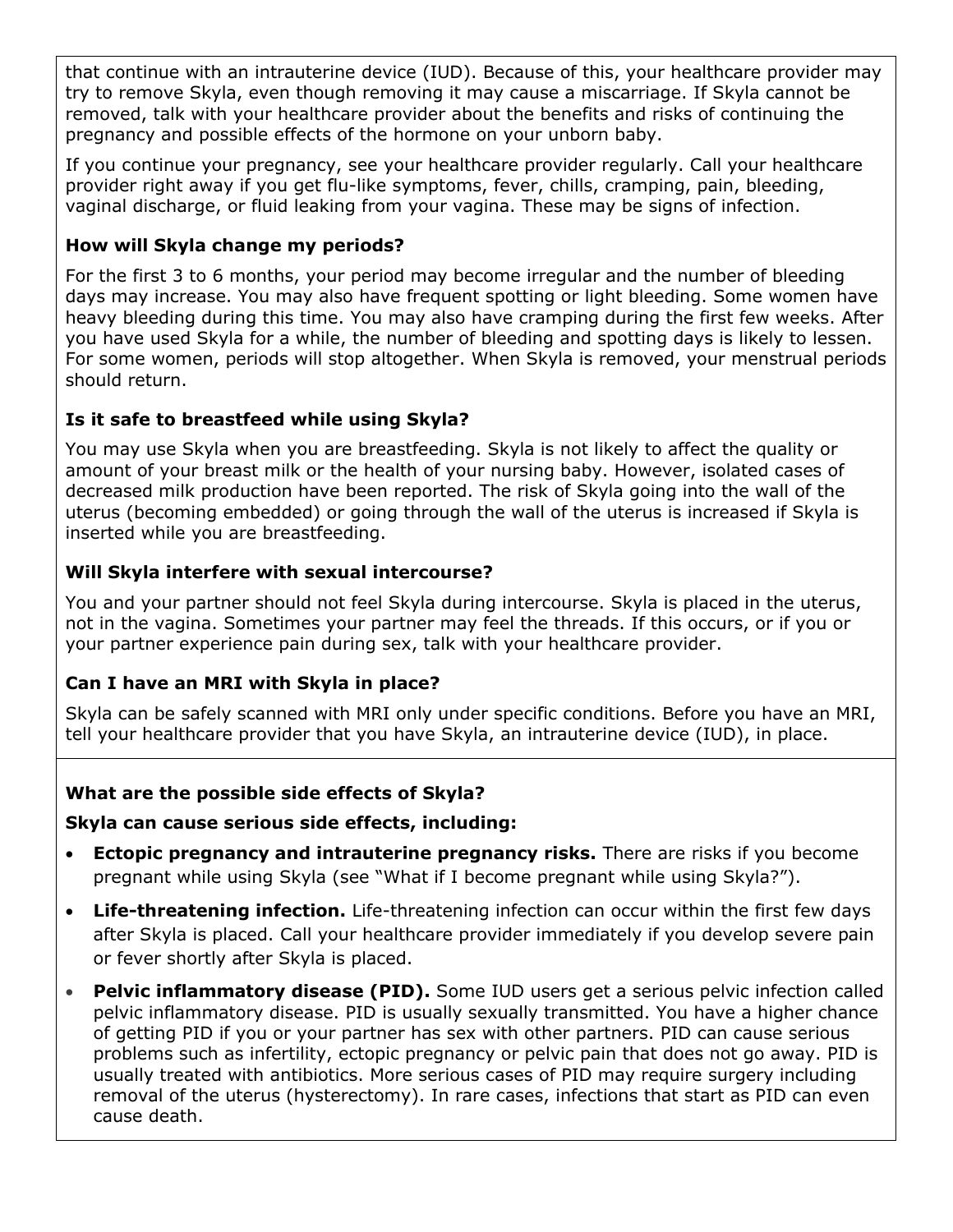Tell your healthcare provider right away if you have any of these signs of PID: long-lasting or heavy bleeding, unusual vaginal discharge, low abdominal (stomach area) pain, painful sex, chills, fever, genital lesions or sores.

- **Perforation.** Skyla may go into the wall of the uterus (become embedded) or go through the wall of the uterus. This is called perforation. If this occurs, Skyla may no longer prevent pregnancy. If perforation occurs, Skyla may move outside the uterus and can cause internal scarring, infection, or damage to other organs, and you may need surgery to have Skyla removed. Excessive pain or vaginal bleeding during placement of Skyla, pain or bleeding that gets worse after placement, or not being able to feel the threads may happen with perforation. The risk of perforation is increased if Skyla is inserted while you are breastfeeding, or if you have recently given birth.
- **Expulsion.** Skyla may come out by itself. This is called expulsion. Expulsion occurs in about 3 out of 100 women. Excessive pain or vaginal bleeding during placement of Skyla, pain or bleeding that gets worse after placement, or not being able to feel the threads may happen with expulsion. You may become pregnant if Skyla comes out. If you think that Skyla has come out, avoid intercourse or use a non-hormonal backup birth control (such as condoms or spermicide) and call your healthcare provider. The risk of expulsion is increased with insertion right after delivery or second-trimester abortion.

## **Common side effects of Skyla include:**

- **Pain, bleeding or dizziness during and after placement.** If these symptoms do not stop 30 minutes after placement, Skyla may not have been placed correctly. Your healthcare provider will examine you to see if Skyla needs to be removed or replaced.
- **Changes in bleeding.** You may have bleeding and spotting between menstrual periods, especially during the first 3–6 months. Sometimes the bleeding is heavier than usual at first. However, the bleeding usually becomes lighter than usual and may be irregular. Call your healthcare provider if the bleeding remains heavier than usual or increases after it has been light for a while.
- **Missed menstrual periods.** About 1 out of 16 women stop having periods after 1 year of Skyla use. If you have any concerns that you may be pregnant while using Skyla, do a urine pregnancy test and call your healthcare provider. If you do not have a period for 6 weeks during Skyla use, call your healthcare provider. When Skyla is removed, your menstrual periods should return.
- **Cysts on the ovary.** About 14 out of 100 women using Skyla develop a cyst on the ovary. These cysts usually disappear on their own in two to three months. However, cysts can cause pain and sometimes cysts will need surgery.

Other common side effects include:

- abdominal or pelvic pain
- acne or greasy skin
- headache or migraine
- inflammation or infection of the outer part of your vagina (vulvovaginitis)
- painful periods

These are not all of the possible side effects with Skyla. For more information, ask your healthcare provider.